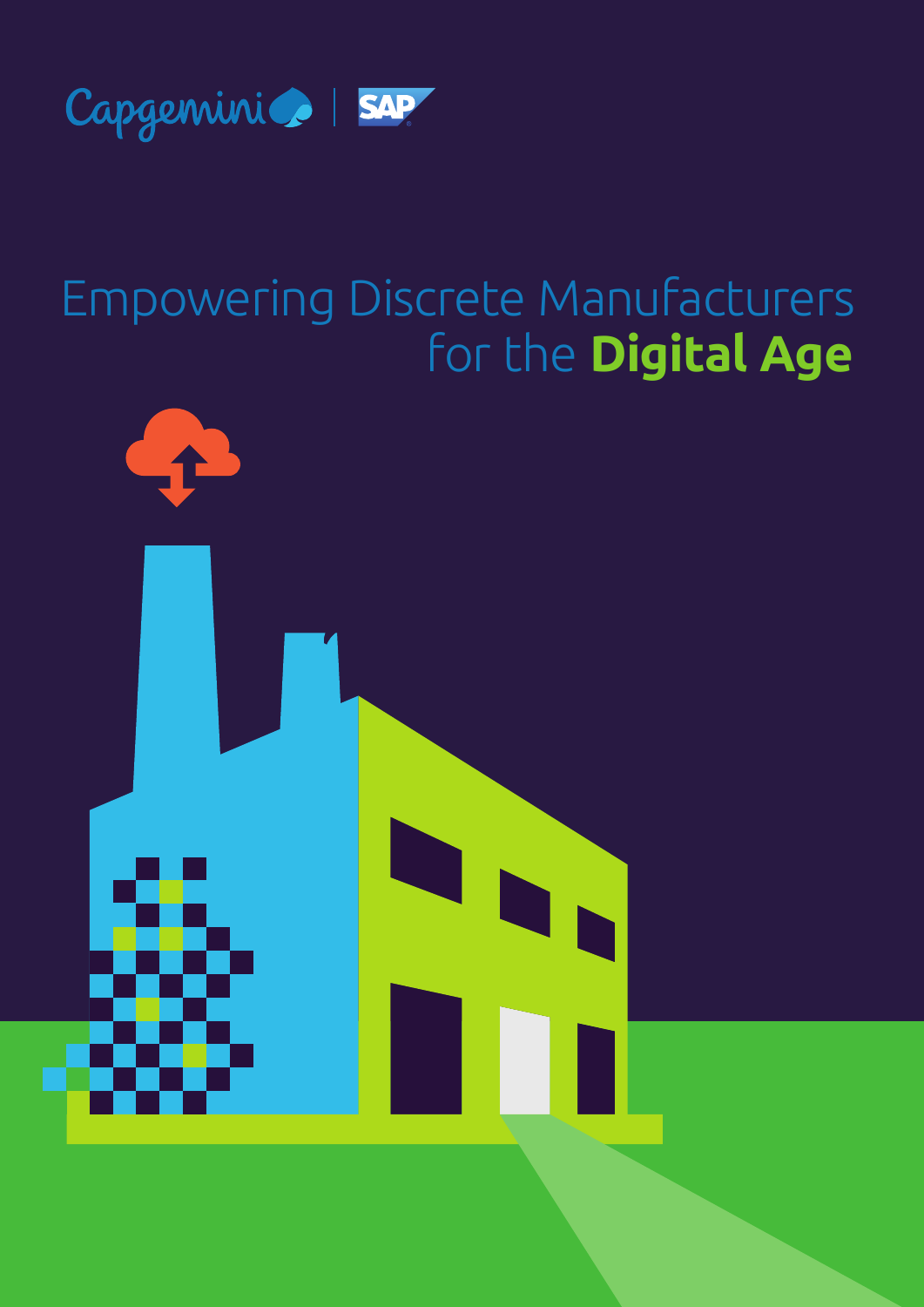*Empowering Discrete Manufacturers for the Digital Age*

**MA** 

ì

W

WW

**AAAAAAAAAAAAAAAAAAA**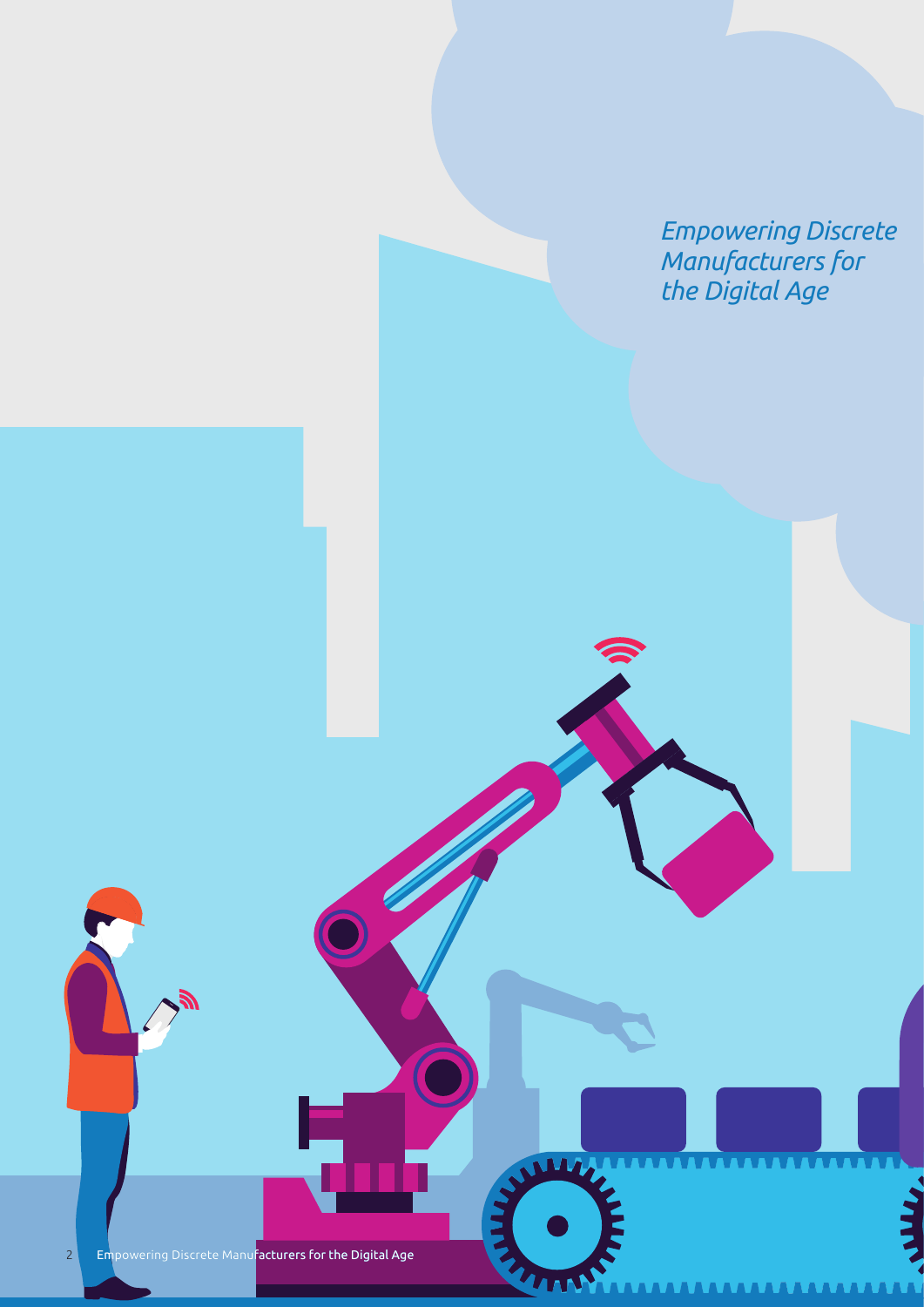## **Contents**

- 5 Opportunities for digital transformation in the discrete manufacturing industry
- 9 Imperatives and challenges of going digital
- 15 Digital transformation journey
- 20 Service-centric business models
- 23 Making the digital manufacturing transformation happen

## **Abstract**

Capgemini, a global leader in consulting, technology, and outsourcing services, and SAP™, the world's market leader in enterprise application software, have broadened their strategic partnership with the launch of the "Fast Digital 4 Discrete Industries by SAP and Capgemini" initiative. This joint initiative helps clients in discrete manufacturing industries manage their digital transformation as they seek to adopt innovative concepts driven by Industry 4.0: the industrial Internet of Things, Cloud, Big Data, and Smart Automation.

This paper presents the vision and market understanding that have led Capgemini and SAP to jointly drive the digital transformation in the discrete manufacturing industries.

3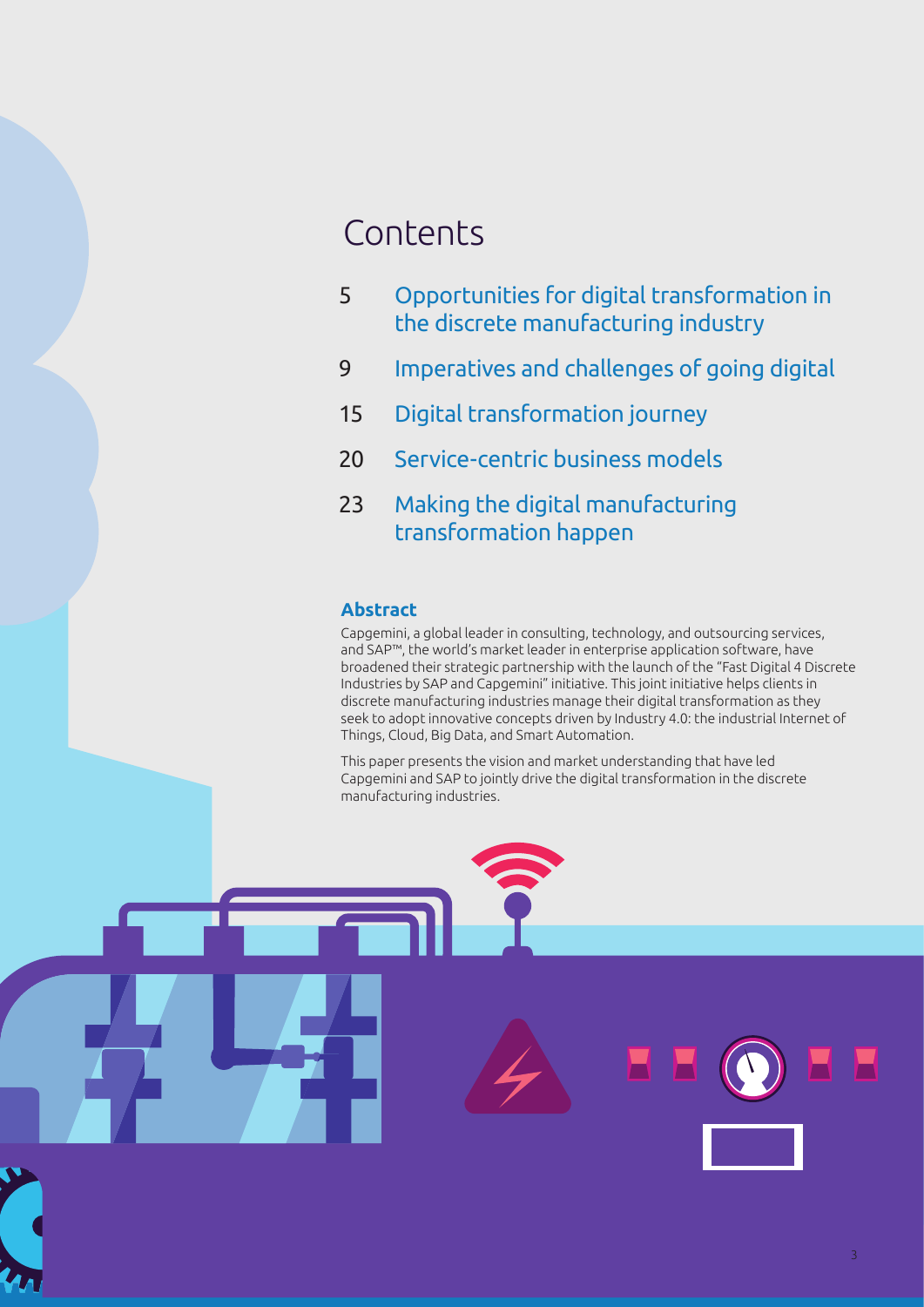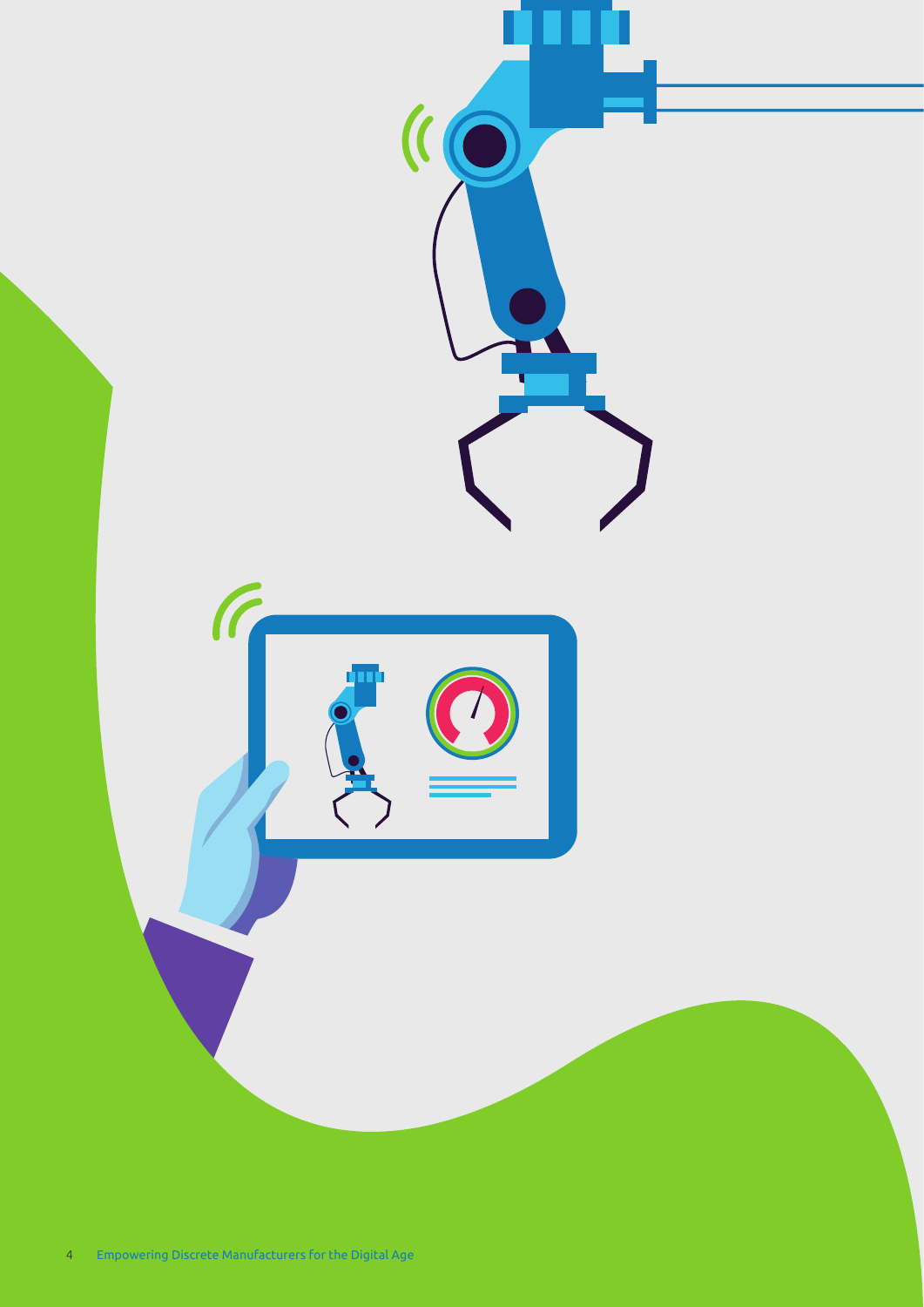

# Opportunities for digital transformation in the discrete manufacturing industry

Forward-thinking manufacturing companies are aware that digital transformation is essential for profitable growth and sustainable competitiveness. Digital is changing the game for manufacturers. Smart, connected products, plants, assets, and operations offer the potential for productivity gains, increased quality, cost savings, and improved revenue.

A recent IDC study looked at companies globally in order to better understand which actions taken by "data smart" manufacturing organizations would yield the most impactful outcomes, both in terms of growth and efficiency. The study provides some eye-popping results: the potential net value of the "data dividend" over a four-year period for a manufacturing sector embracing data smart technology clocked in at \$371 billion.

Over this four-year period, manufacturing organizations stand to achieve a 60% greater return on their data assets. Potential productivity improvements are worth \$162 billion, while operational improvements can amount to \$117 billion. Product innovation adds \$55 billion, and customer-facing processes add \$38 billion to the economic potential of digitization in manufacturing.

## **The case for collaborative ecosystems**

The digital transformation has a major impact on how manufacturers share ideas and collaborate with partners along the extended value chain, from R&D and design, to shop floor operations, to the use of products by customers. Engineers from one company collaborate with engineers in another, while machines communicate with other machines and products at third-party facilities. In the collaborative ecosystem, resources are pooled and plant utilization is optimized to achieve communal gains in productivity and cost effectiveness. To maximize uptime, plant maintenance and retooling can be scheduled to coincide with predicted lulls in demand.

## **Vital insight for smarter decisions**

Thanks to real-time analysis of massive data streams, manufacturers gain unprecedented insight into upstream and downstream processes along the value chain. This endto-end insight enables them to both anticipate and respond to changes in demand. It also helps manufacturers make the right decisions to ensure business continuity, drive business outcomes, and enhance profit margins.



## *Areas where manufacturing companies can use digitization to gain benefits*

Source: Technet, "The \$371 Billion Opportunity for 'Data Smart' Manufacturers", May 2014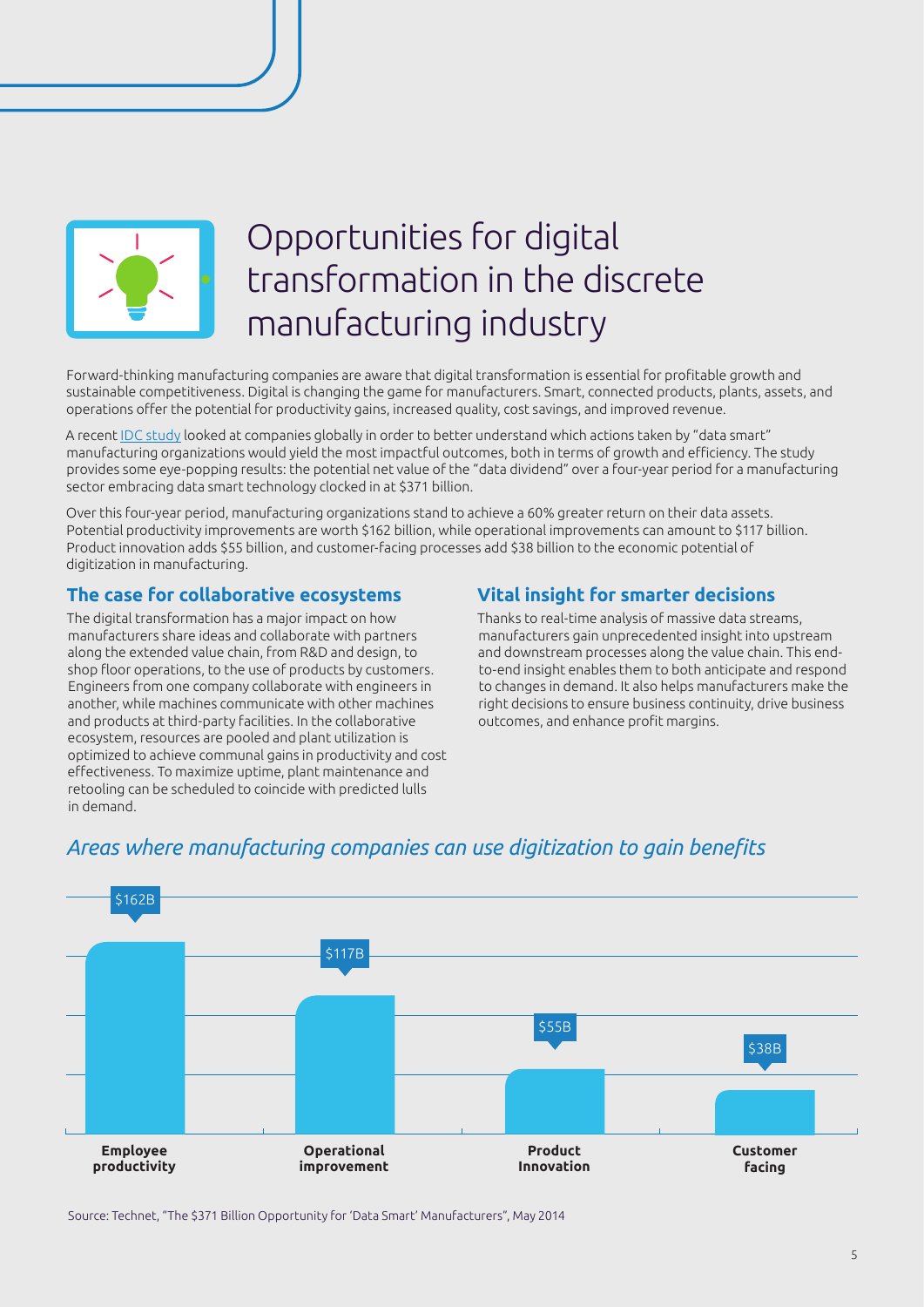## **Smart, connected products pay dividends**

Adding digital capabilities to products presents excellent opportunities for manufacturers to enhance customer value and sharpen their competitive edge. For instance, smart and connected products are able to establish their own maintenance schedule, or even initiate their replacement at the right time to prevent costly outages.

Predictive maintenance and servicing is only the beginning. Digitally enabled and connected products can be leveraged to take proven methodologies—such as Failure Mode and Effects Analysis (FMEA) and its extension to Criticality Analysis (FMECA)—to the next level. What's the potential economic impact of equipment failure at a customer site? What needs to be done to mitigate failures and ensure sustained customer satisfaction? Massive amounts of data need to be continually analyzed in real-time to deliver the answers. By identifying, prioritizing, and tackling issues upfront, before vital business processes are affected, manufacturers can prevent liabilities or a damaged reputation. For instance, if a product has to undergo maintenance work or needs to be replaced, a maintenance process or a purchase order can be initiated automatically.

## **Embedded intelligence drives differentiation**

By providing their high-value products with communication capabilities and embedded software, manufacturers can differentiate and grow their business. For instance, manufacturers can enable customers to configure products for their specific needs via a standard web interface and monitor operating parameters during the product lifecycle. Alternatively, manufacturers can offer softwarebased services and the Connected Service Experience (CSX) to optimize the uptime and performance of their smart products. Digitally enabled products thus support manufacturers to improve the customer experience, strengthening their position in the marketplace, and preventing plagiarism.

## *Digital Manufacturing: The digital transformation journey to smart, connected products and plants*



Source: https://www.capgemini.com/resource-file-access/resource/pdf/digital\_manufacturing\_services.pdf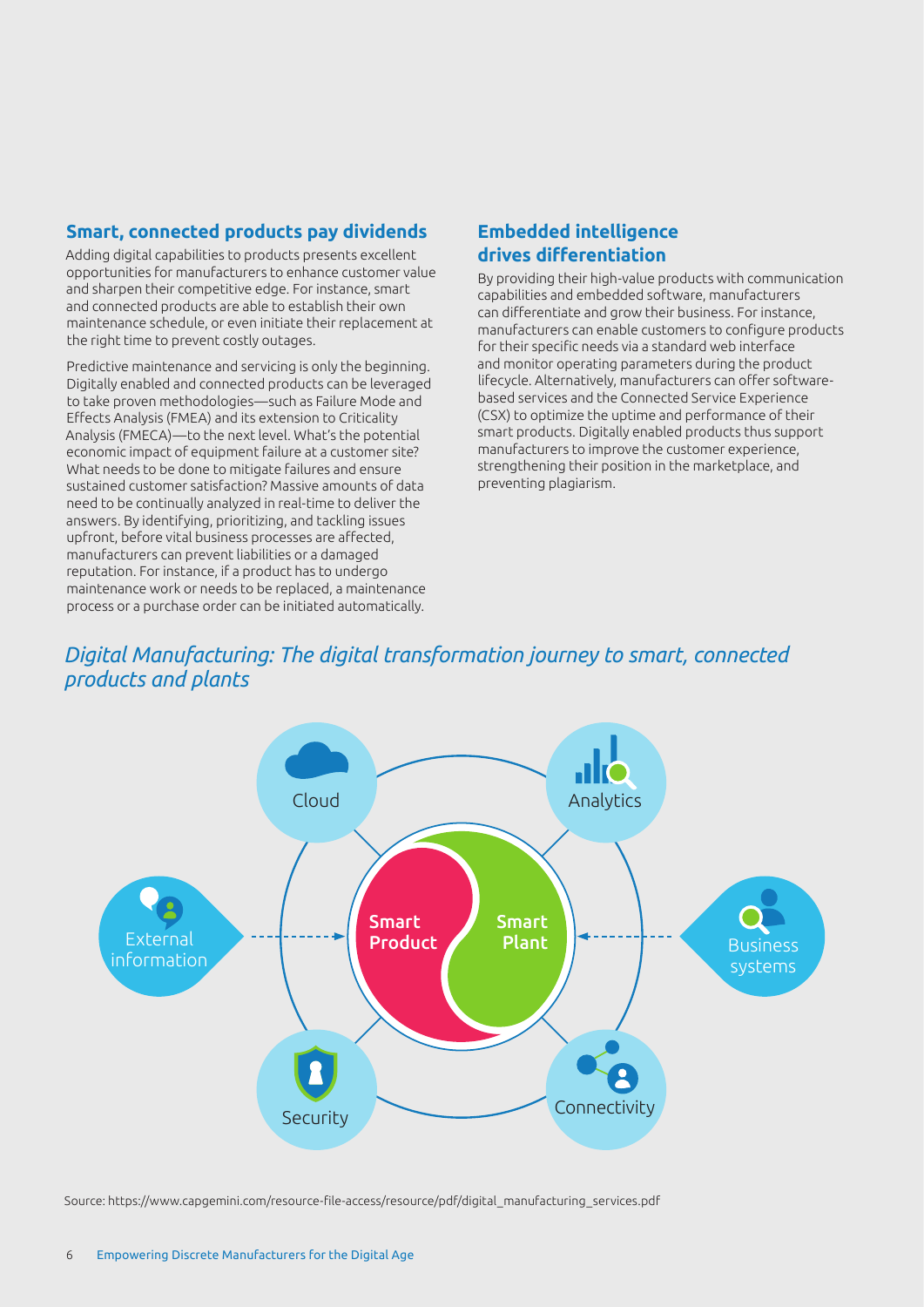## **Paving the way for innovative business models**

From the conceptual design of products and assets to full production, digital technologies are transforming the discrete manufacturing business. The growing expectations of digitally empowered customers further accentuate the need to embrace digitization across the manufacturing value chain. Smart, connected products, assets, and operations offer considerable potential for time to market reduction, productivity gains, cost savings, new revenue streams, and new business models such as mass customization, product-as-a-service, or customer-of-customer needs.

## **End-to-end support along the digital transformation journey**

Through their partnership, Capgemini and SAP jointly address the digital transformation needs of companies in the discrete manufacturing industries. This partnership combines SAP's suite of SAP S/4HANA® software solutions with Capgemini's global expertise in consulting, insights and data, cloud, and digital manufacturing. Providing highly secure connectivity, mobility, analytics, and cloud business solutions, Capgemini and SAP jointly help manufacturers steer their digital transformation journey toward smart, connected products and plants plus new business models.

*Going digital creates significant opportunities for companies in the discrete manufacturing industries. The "Fast Digital 4 Discrete Industries by SAP and Capgemini" initiative helps manufacturers create smart, connected products, assets, and operations that offer the potential for time-to-market reduction, productivity gains, cost savings, and new revenue streams.*

*Why now for manufacturers? The driving forces behind the move to digital*



Manufacturers must address these fast growing expectations and become even more competitive in the face of globalization.

Source: supplied by Capgemini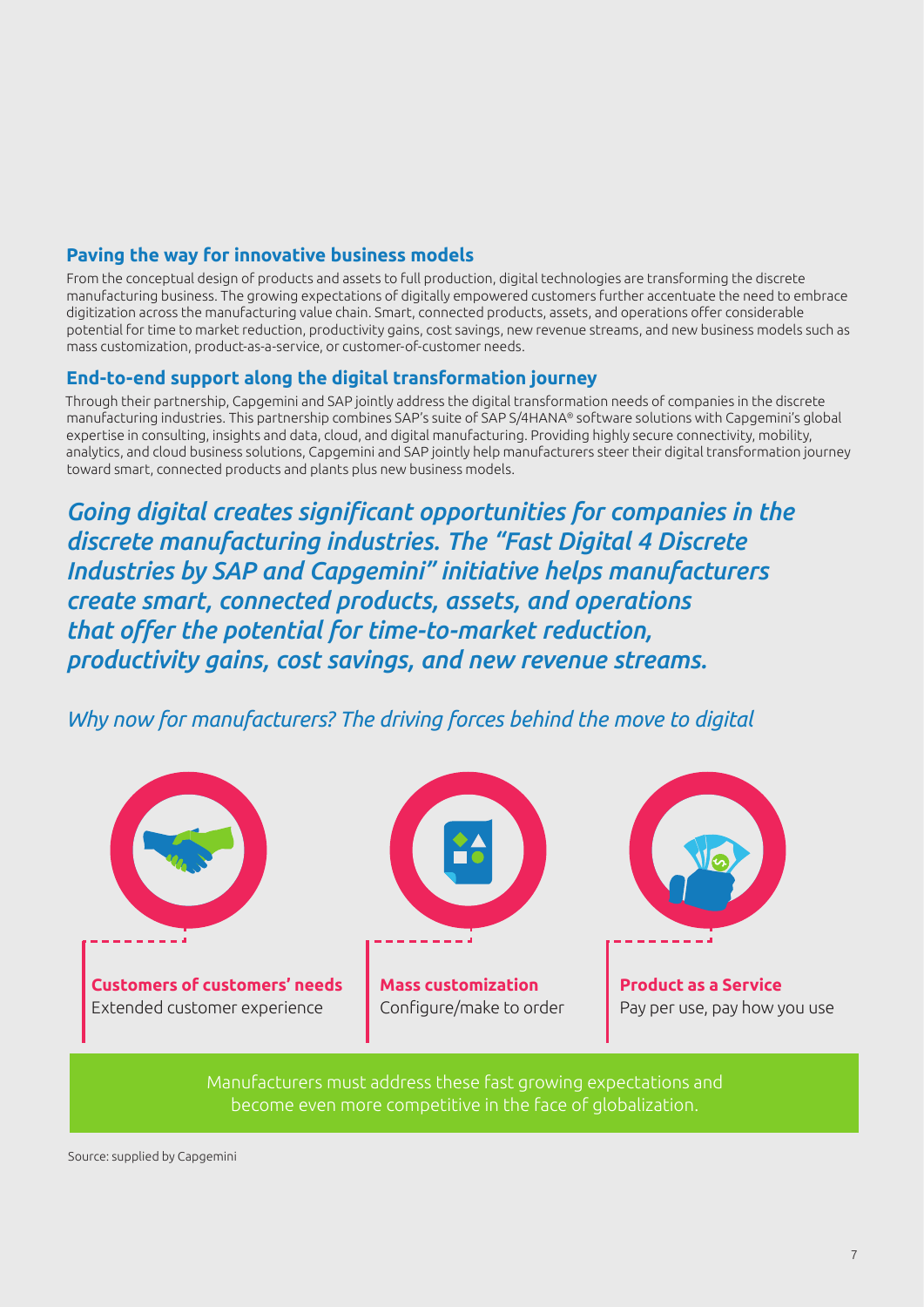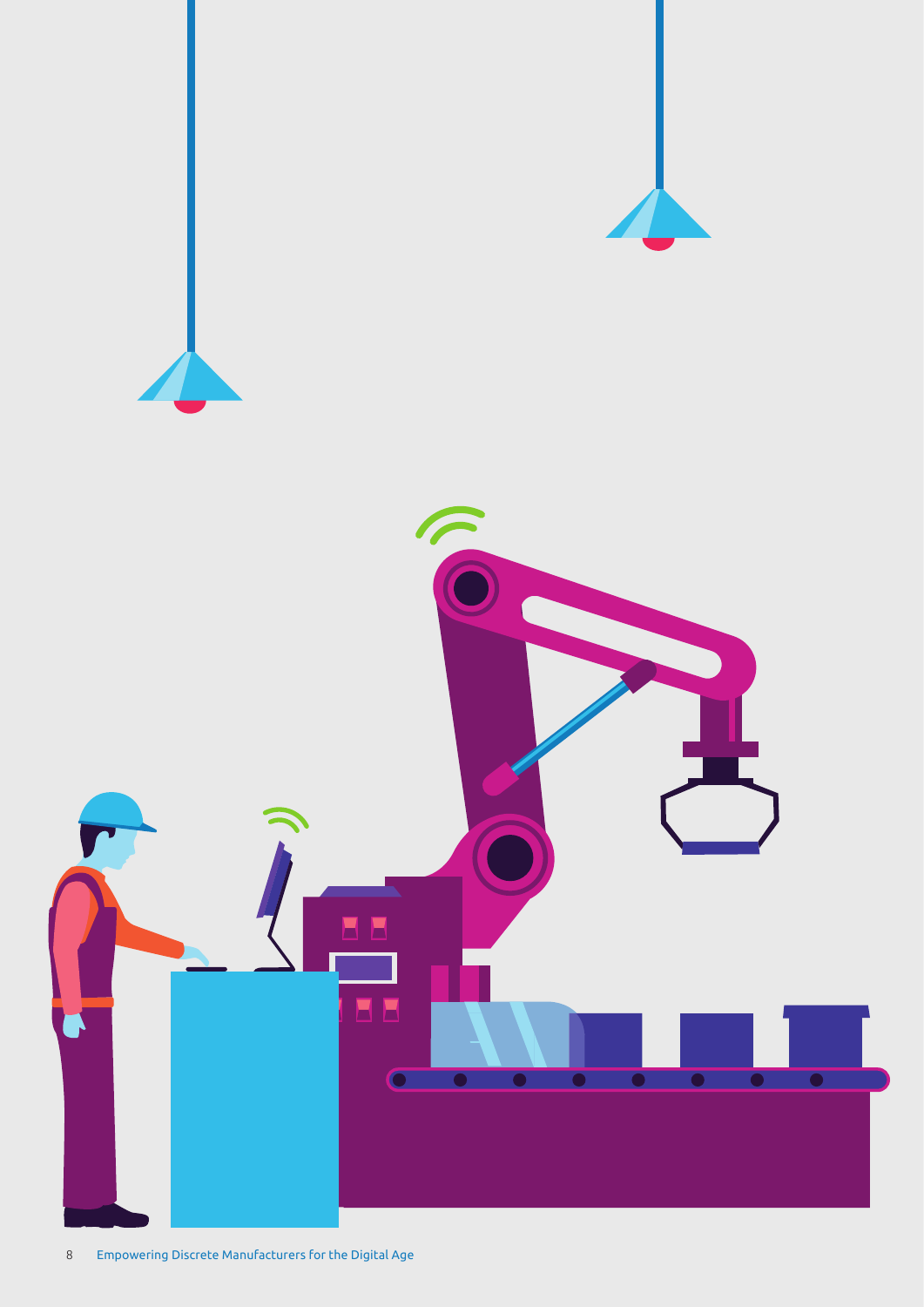

# Imperatives and challenges of going digital

While entire industries including telecommunications, financial services, and the travel industry recognize the digitization of business as a strategic imperative, the vast majority of manufacturing companies remain reluctant to brave the challenges of going digital. As a result, many manufacturing companies have started to go digital only in specific disciplines, such as operational excellence.

Sustained business success in the digital economy hinges on both company initiative and organizational realignment. The digital transformation requires new thinking as operations and information technology converge. Capgemini and SAP together provide what it takes to help manufacturers overcome the challenges of their digital transformation journey.

## *Digital maturity of the manufacturing industry*

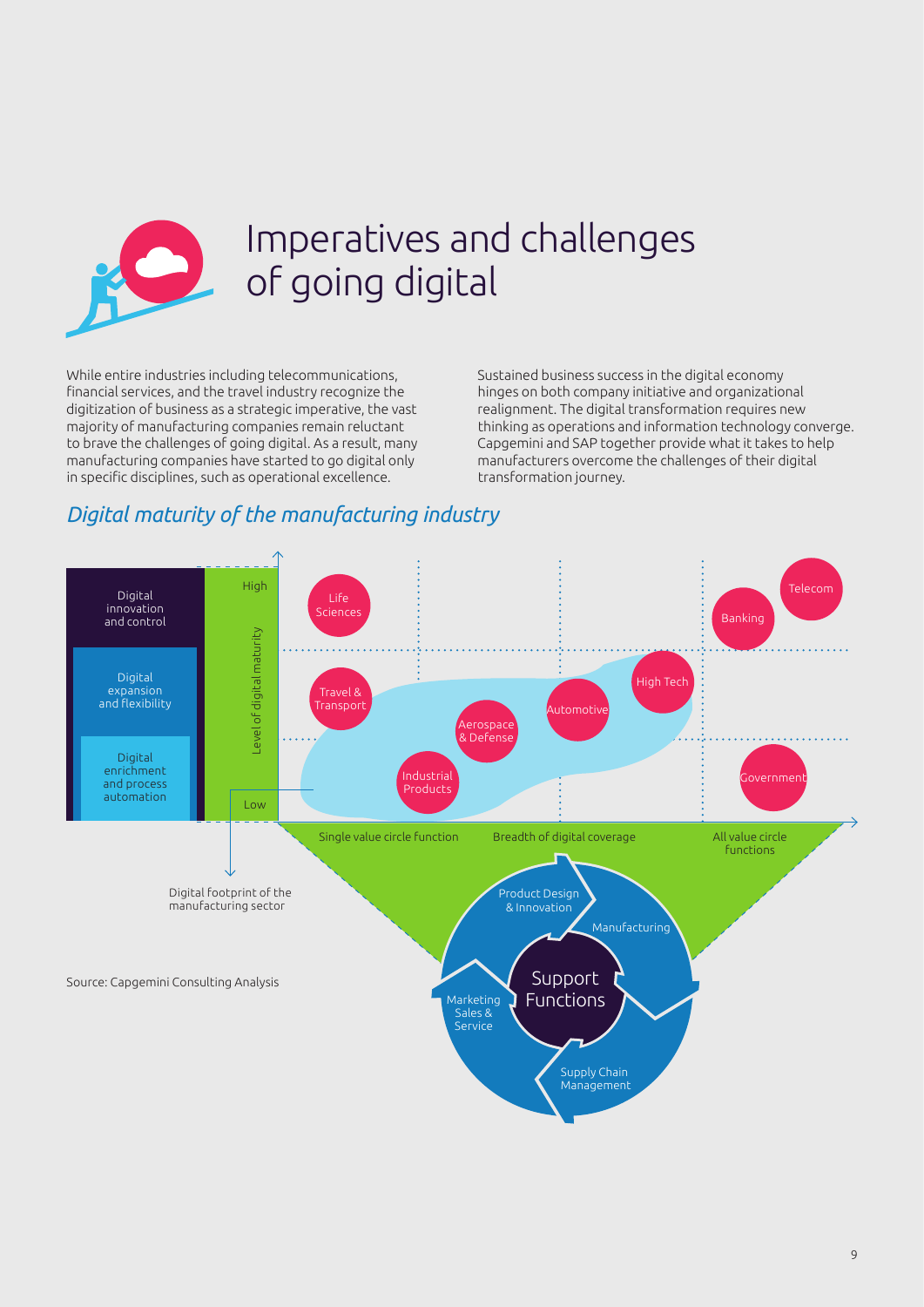## **Ecosystems for collaboration**

A considerable number of manufacturers have made good progress in connecting their internal plant and digitally transforming their internal processes. Numerous companies are incorporating Cyber Physical Production Systems (CPPS) in their production processes. These systems enable machine-tomachine communication and help render manufacturing facilities increasingly autonomous.

Nevertheless, the horizontal integration of business partners along the supply chain is still seen as a major challenge. For many manufacturers, this means exploring unfamiliar terrain. That is because building ecosystems for collaboration with external partners requires manufacturers to thoroughly rethink their organizational structures as operations and information technology converge.

## **Digital transformation is about business transformation**

First and foremost, the digital transformation is also about business transformation. To make this transformation deliver on its promise, manufacturers need to adopt a mindset that drives and supports collaboration with external partners along the extended value chain. Organizational structures need to be continually revised and

adapted to ensure that collaborative business models can be leveraged for productivity and efficiency gains.

#### A Capgemini study entitled "Digitizing Manufacturing: Ready, Set, Go!" points out that one of the biggest hurdles for manufacturers is to change the traditional understanding of roles and responsibilities in which IT is seen as a service provider. In the course of the digital transformation, the IT organization becomes more involved in manufacturing core competencies. The same study identifies digital leadership as key to changing this mindset and promoting the IT organization as a business partner.

Capgemini uses an agile model for business transformation based on its Digital Transformation Framework. It is uniquely tailored for the manufacturing industry and spans the exploration, design, and development of specific solutions to pave the way for new, collaborative business models and scenarios.

In their business transformation, manufacturers can employ SAP's digital business framework as a holistic approach that embraces supplier collaboration across spend categories, customer experience across all channels, core business processes (engineering, sales, supply chain, manufacturing, aftermarket service, procurement, finance, IT, and human resources), workforce engagement and digital products to drive differentiation and shape new business models.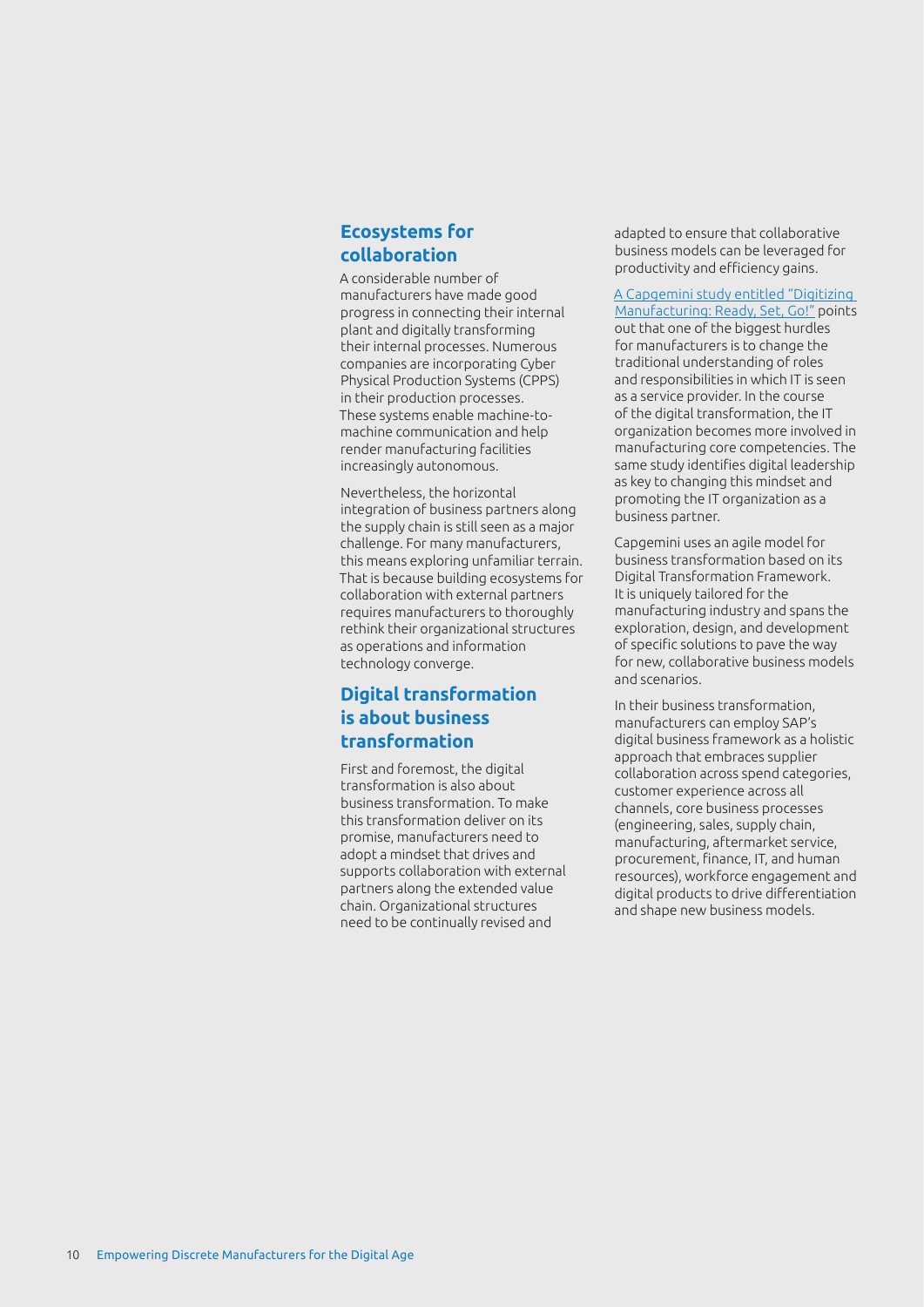## **From vision to roadmap**

To be successful, the digital transformation needs to build on a consistent digital vision shared by the manufacturing company's senior management, including the C-level, as well as by all lines of business involved. This vision provides the basis for an agenda on how and where to leverage digital across all business functions. Manufacturers should design their digital agenda with a clear outline of the strategic business objectives to be achieved. Commitment to these objectives by all management layers must be ensured before the transformation process commences.

When the transformation domains and initiatives have been selected and prioritized, a digital roadmap needs to be created outlining the phases of transformation details. The digital roadmap makes the transformation journey tangible and is ideally built on a common set of actions defined by management, business representatives from different functions, and IT.

## **Identifying and closing gaps**

Manufacturers are keen to reap the potential benefits of organizational transformation by using digital technologies such as real-time tracking, 3D modeling and visualization, the industrial Internet of Things (IoT), or connected objects. However, these technologies can be challenging to implement on a large scale. Midsize manufacturing companies in particular may feel hard-pressed to design, implement, run, and manage a digitized environment that reaches beyond their boundaries.

Before they embark on their digitization journey, manufacturing companies should undertake a comprehensive digital maturity assessment. A thorough understanding of the current status of digitization in the organization acts as an excellent starting point for a successful digital transformation.

As a trusted advisor to the manufacturing industry, Capgemini provides the expertise to assess the manufacturer's digital maturity and identify any gaps that need to be closed before the company embarks on its digital transformation. In close collaboration with the manufacturer's IT organization, Capgemini consultants deliver training, coaching, and hands-on support during and after the client's digital transformation.

## *Approach to initiating digital transformation*

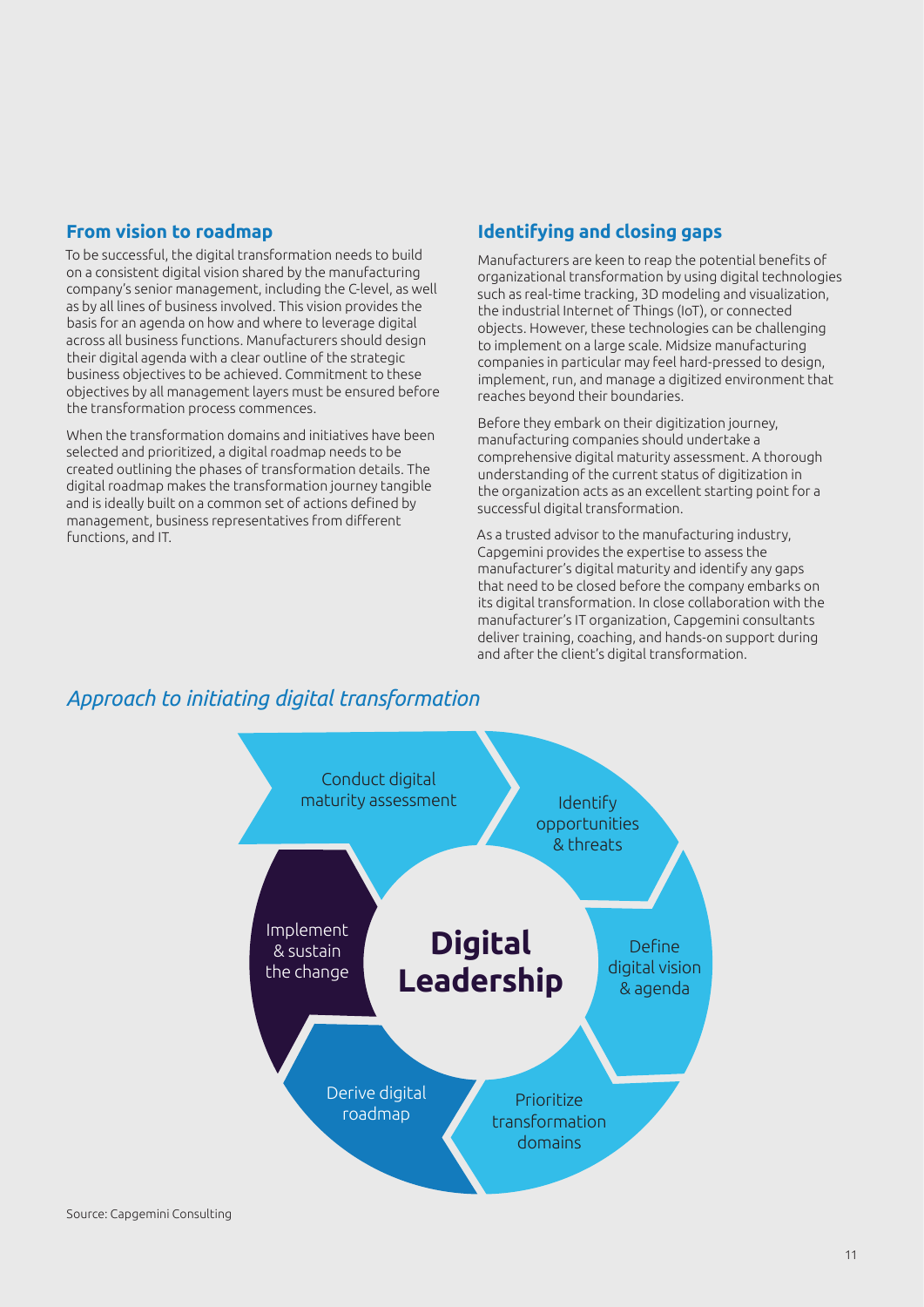*Many manufacturers are still thinking of "going digital" in terms of either the shop floor or their customer but not both. Only by looking at digitizing and connecting customers, supply chain partners, and smart operations can manufacturers truly realize the optimization and disruptive capabilities of digital to drive growth.*

## **Why manufacturers need to focus on operational analytics**

Evidence of the transformative potential of digital and the urgency among manufacturers for digital transformation comes from a recent Capgemini Consulting study of operations analytics adoption by manufacturers. This study indicates that the strategic priority of operational analytics has remained largely unexploited. Today, more than 70 percent of respondents put more emphasis on operations analytics initiatives than on customer-focused processes. However, only 18 percent had extensively integrated their analytics initiatives across business operations and successfully realized their objectives.

## *Digital maturity dashboard of the manufacturing industry*

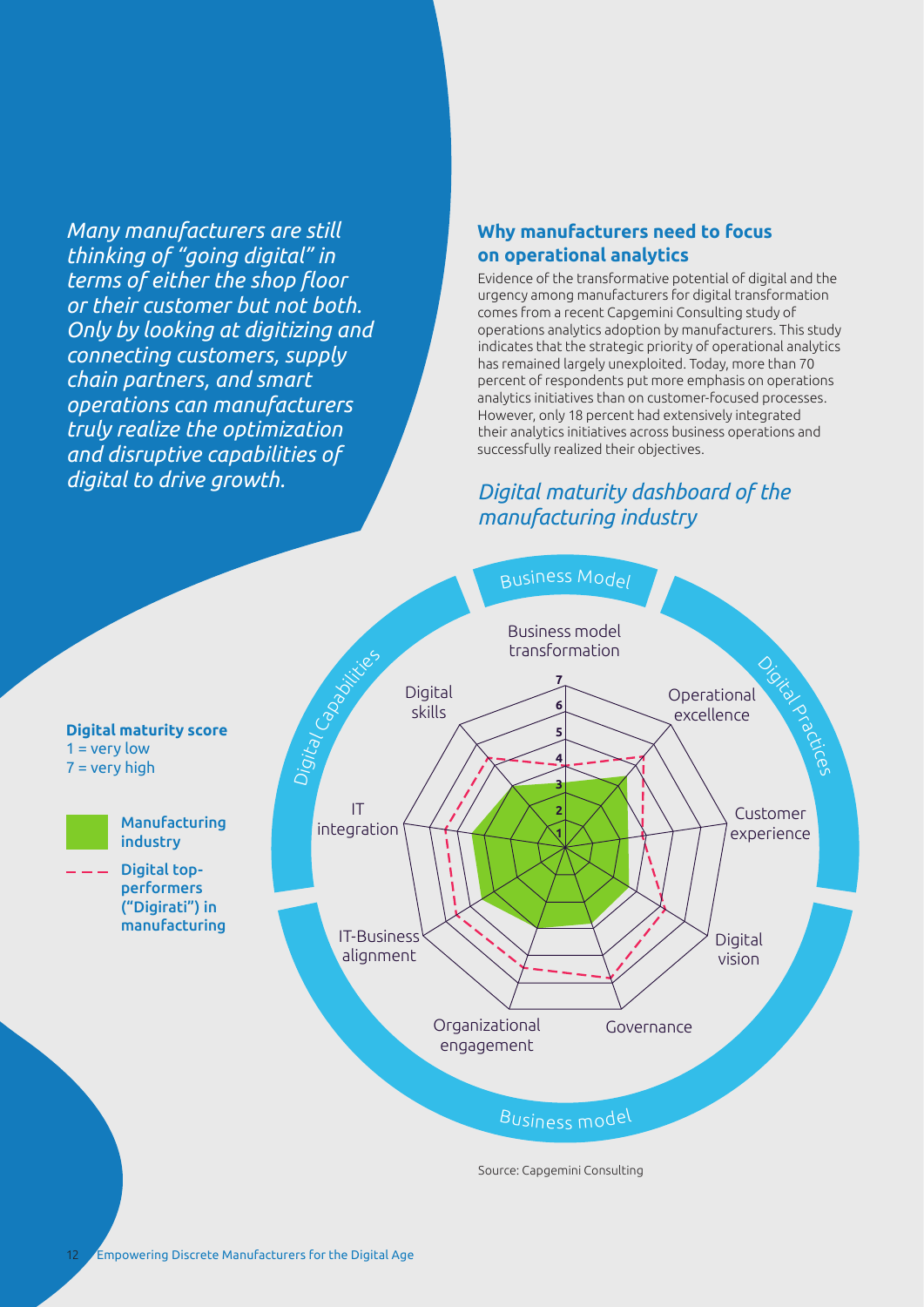## **SAP S/4HANA—at the heart of the digital transformation in manufacturing**

The "Fast Digital 4 Discrete Industries by SAP and Capgemini" initiative addresses the technological and organizational challenges of going digital. It leverages Capgemini's proven Digital Transformation Framework and global expertise in consulting, insights and data, cloud, and digital manufacturing with SAP S/4HANA as the digital core.

SAP S/4HANA is an in-memory, end-to-end software suite designed for a digital and connected world. This suite delivers the business intelligence that helps manufacturing companies establish collaborative R&D processes based on one single configurable bill of materials. SAP S/4HANA integrates multi-site manufacturing processes with production planning and work instructions, leveraging current operational data from the shop floor. It supports predictive maintenance and service of the manufacturer's own assets as well as products sold and deployed at customer sites. SAP S/4HANA also takes into account all relevant customer information in real-time to help manufacturers differentiate their respective customer engagements.

SAP S/4HANA is the digital core which clients can use to deliver on the value proposition described in this document. It allows companies to unlock productivity by leveraging a people centric and decision-oriented user experience, as well as expedite time-to-value by utilizing a robust and scalable modern architecture allowing a real-time single source of truth concept.

New revenue streams can ultimately be created by using simulation capabilities to explore new market opportunities, and building on an open platform to maximize Big Data, IoT and social media.

## **Mitigating risks and vulnerabilities**

Capgemini and SAP jointly support companies in the discrete manufacturing industries in their digital transformation journey while keeping mobility, connectivity, analytics, and cloud solutions inherently secure.

High-value industrial installations and manufacturing facilities are prime targets for digital attacks and sabotage. Trust remains the ultimate business currency, making cybersecurity a top priority in the design and operations of digitally- enabled industrial machinery, equipment, and components. Both Capgemini and SAP have cybersecurity solutions in their portfolio that help manufacturers secure their digital transformation initiatives by protecting operations against cyber-attacks and malicious internal behavior. These solutions help to detect and eliminate vulnerabilities, providing robust protection for manufacturers and their customers' and partners' data and business.

Key security services from Capgemini include audit maturity assessment, risk analysis, security policy governance, secure coding, security functional testing, penetration testing, threat intelligence, vulnerability management, security monitoring, and security response and reporting.

On the SAP Cloud Platform (SCP), SAP's API management software provides simple, scalable, and secure access to digital assets through straightforward application programming interfaces (APIs). APIs enable manufacturers to securely integrate their applications with those of third parties via the cloud. There is no need for manufacturers to grant others access to their internal IT environment in order to engage in collaborative business models.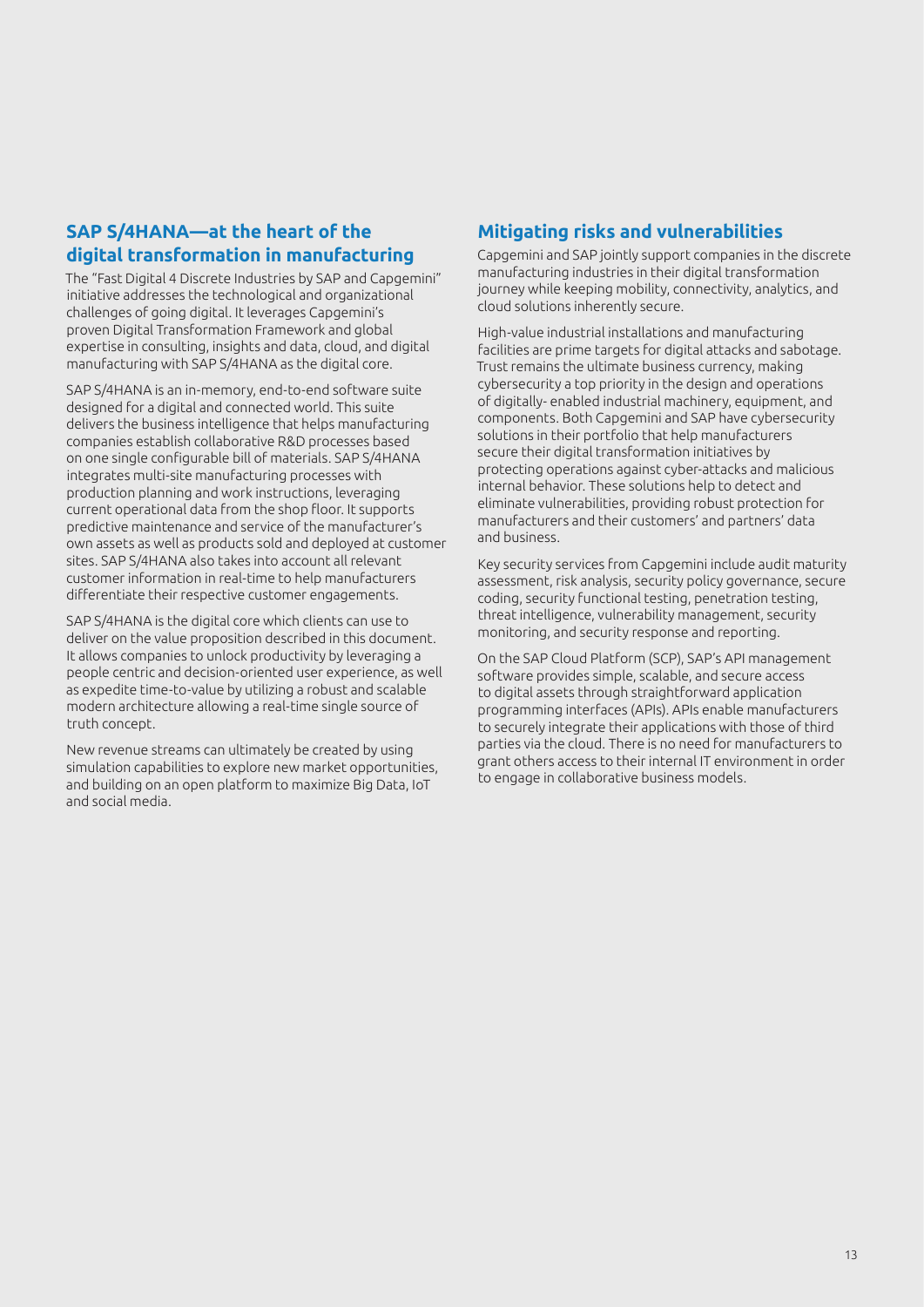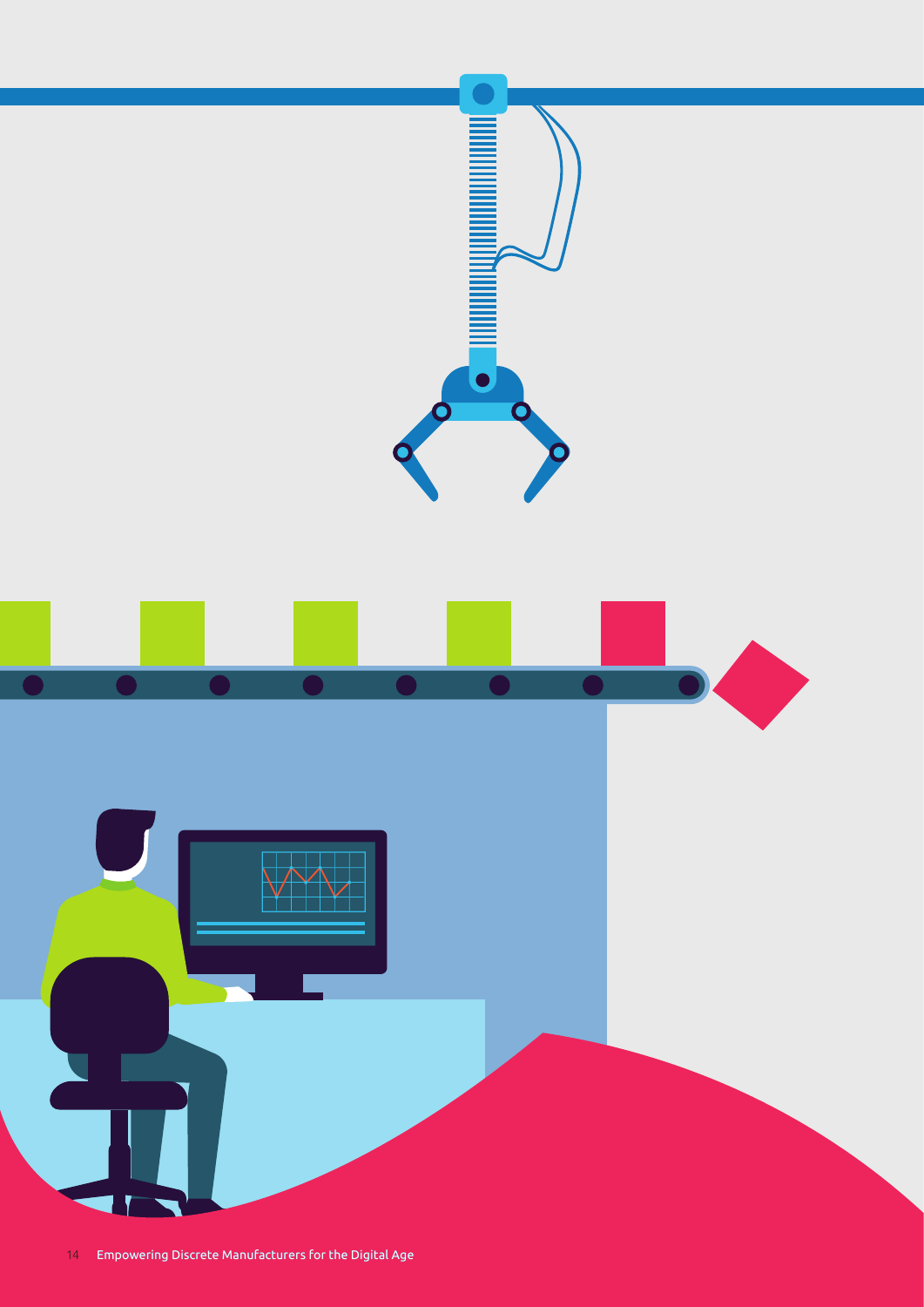#### Digital transformation journey 01010101010 10101010101 **A** A 10 10101010101 010101010 10101010101

The digital economy is real and will continue to transform the discrete manufacturing industries. Digital value creation implies that manufacturers engage their business partners and customers in entirely new ways. The goal of Capgemini and SAP is to help manufacturers successfully master their digital transformation. Together, Capgemini and SAP, two global players, are uniquely positioned to help manufacturers score quick wins and build on the success of their digital transformation.

## *How do we drive end-to-end digital transformation?*



Source: supplied by Capgemini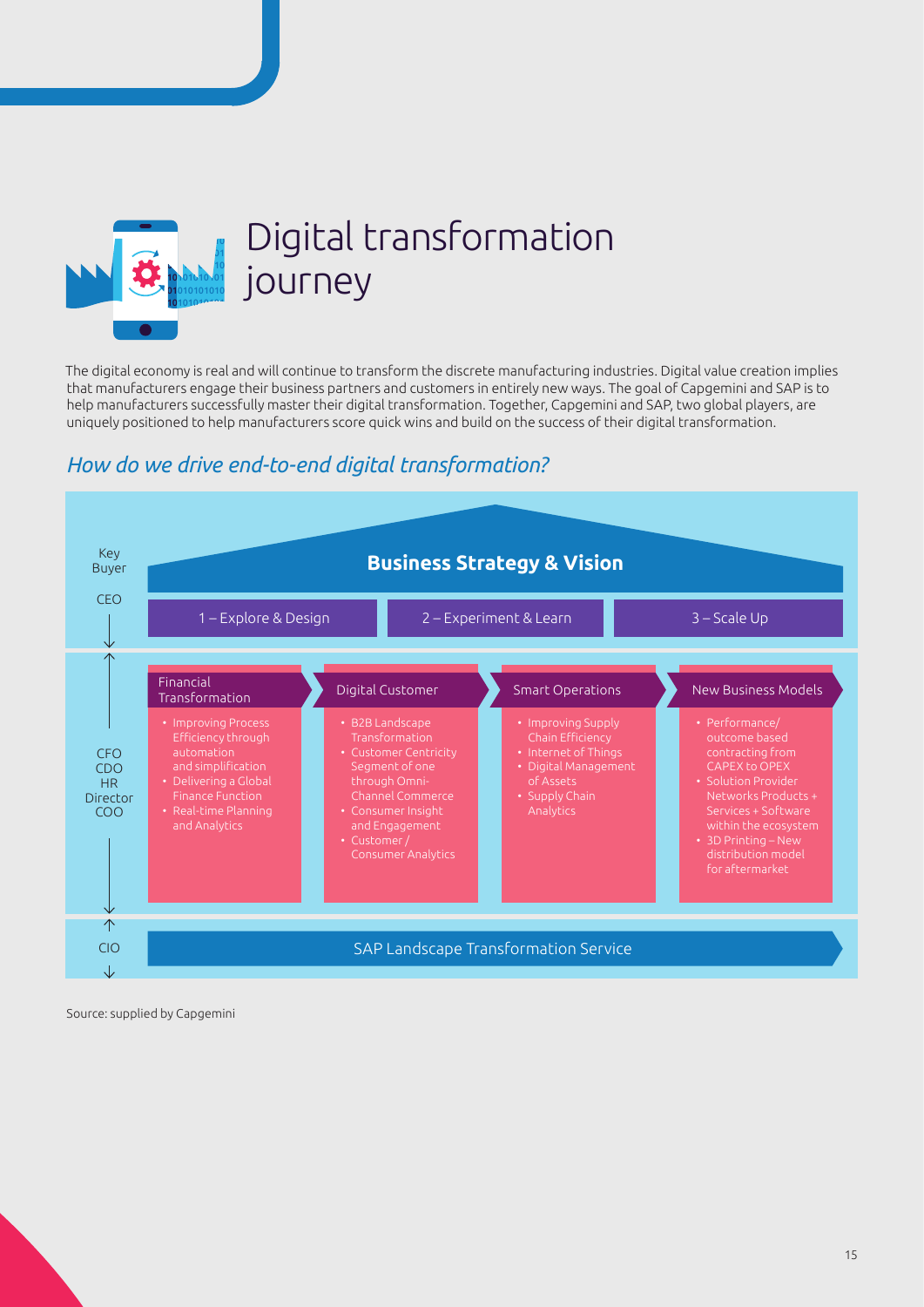## **From mass production to mass customization**

The digital transformation paves the way for new revenue streams, generated through innovative business models such as mass customization or product-as-a-service—that enable organizations to collaboratively create value across corporate boundaries.

A leading automotive manufacturer reports that only two identical cars from one of its top series have been ordered during the last 18 months. The art is to achieve economies of scale in the face of tremendous product variety and ever-shorter product lifecycles. A highly responsive, digitally enabled supply chain is key to generating healthy margins in this scenario.

## **Taking automation to the next level**

In the digital age, it's the intelligent use of technology that drives business success in manufacturing, not low-cost labor. Digital manufacturing allows products to be built-to-order on very short notice. An incoming customer order sets the entire value chain in motion across multiple organizations and multiple sites. Highly flexible processes lower the break-even barrier for short production runs or even for a one-off product.

There are quite a few examples of companies that have started to relocate some of their operations to the United States— General Electric, Ford, or Caterpillar—with the help of automation. They can achieve their ROI goals and they can do it in a way that does not sacrifice flexibility.

The same is happening in Europe. For instance, chainsaw manufacturer Stihl has relocated the bulk of its manufacturing operations to Germany. Ongoing quality issues have prompted Steiff, a traditional German toymaker, to discontinue some of its overseas manufacturing operations and ramp up capacities in Germany. A survey conducted by Fraunhofer ISI identifies the key reasons for this trend.

## *Digitized manufacturing takes adaptability to the next level*

#### **Conventional manufacturing**

- Mass production
- Large quantities
- Small margins
- Sequential value chain
- Long turnaround time
- Low flexibility

## **Digitized manufacturing**

- Custom production
- Small quantities, short run
- High margins
- Changing collaborative partnerships
- Short turnaround time
- Highly flexible and adaptive





Source: GPS Consulting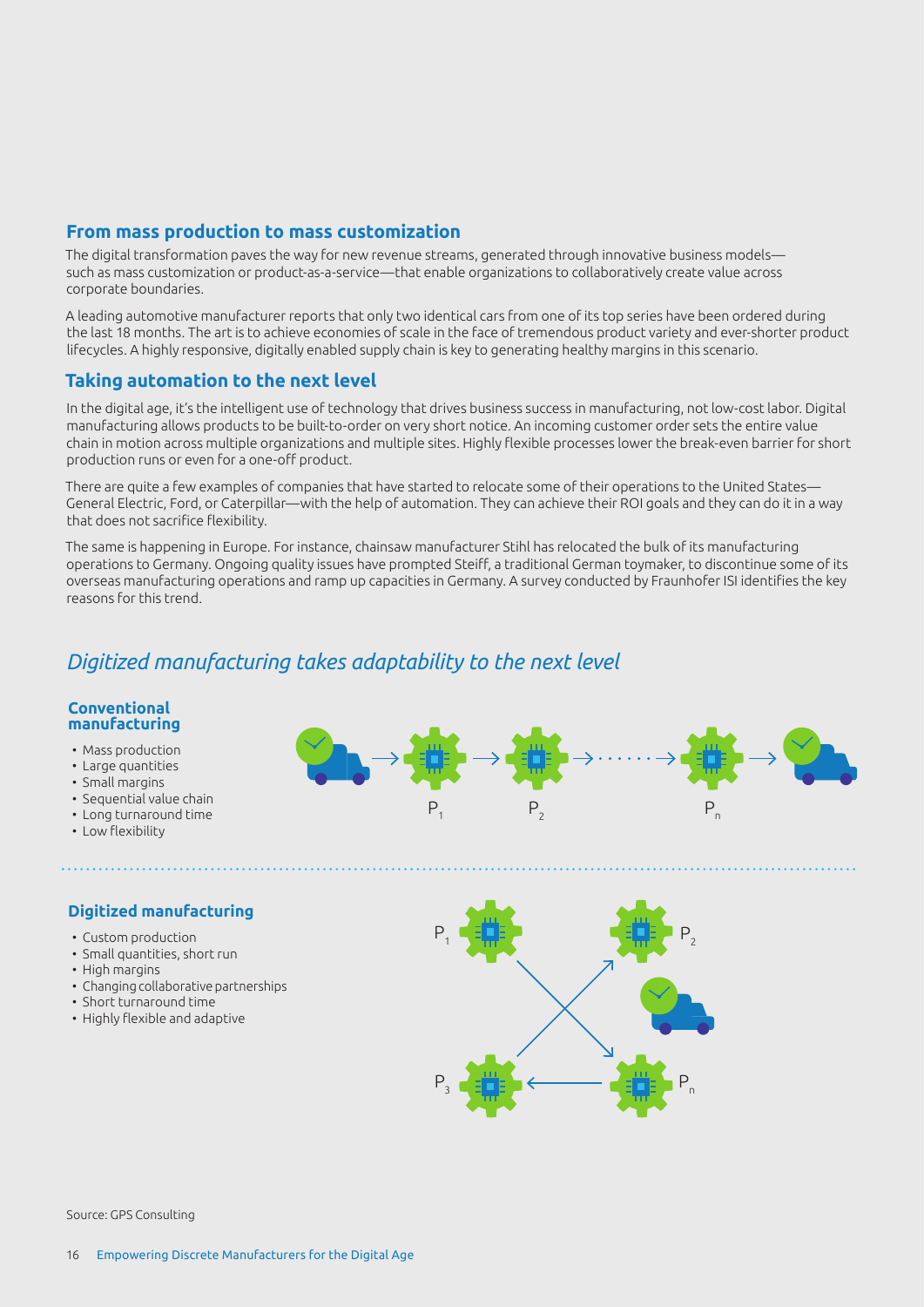## **Digitally accelerated development cycles**

Technologies such as embedded systems for enhanced product intelligence, smart glasses that leverage augmented reality software, and geospatial technologies that assign geographic information to objects and procedures have begun to deliver a significant productivity boost in manufacturing.

Increasingly, virtual prototyping—a methodology that relies entirely on digitization—reduces or even eliminates the need for physical prototypes by leveraging 3D printing technologies for example. The digital "twin" of the physical product undergoes functional simulation, testing, and proving in a digital environment.

In the automotive and aerospace industries, the rapid pace of innovation could not be sustained without virtual prototyping. In view of the highly complex supply chains in both of these industries, each virtual prototype needs to be made available early on to development partners and products that interact with the prototype. For instance, an engine pod developed by an aircraft manufacturer's supplier needs to be designed such that it safely accommodates a next-generation jet engine.

## *What motivates German companies to relocate their manufacturing operations back to Germany?*



Source: Fraunhofer ISI survey,

quoted in: http://www.wiwo.de/politik/deutschland/standort-warum-es-viele-unternehmen-zurueck-nach-deutschland-zieht/5609956.html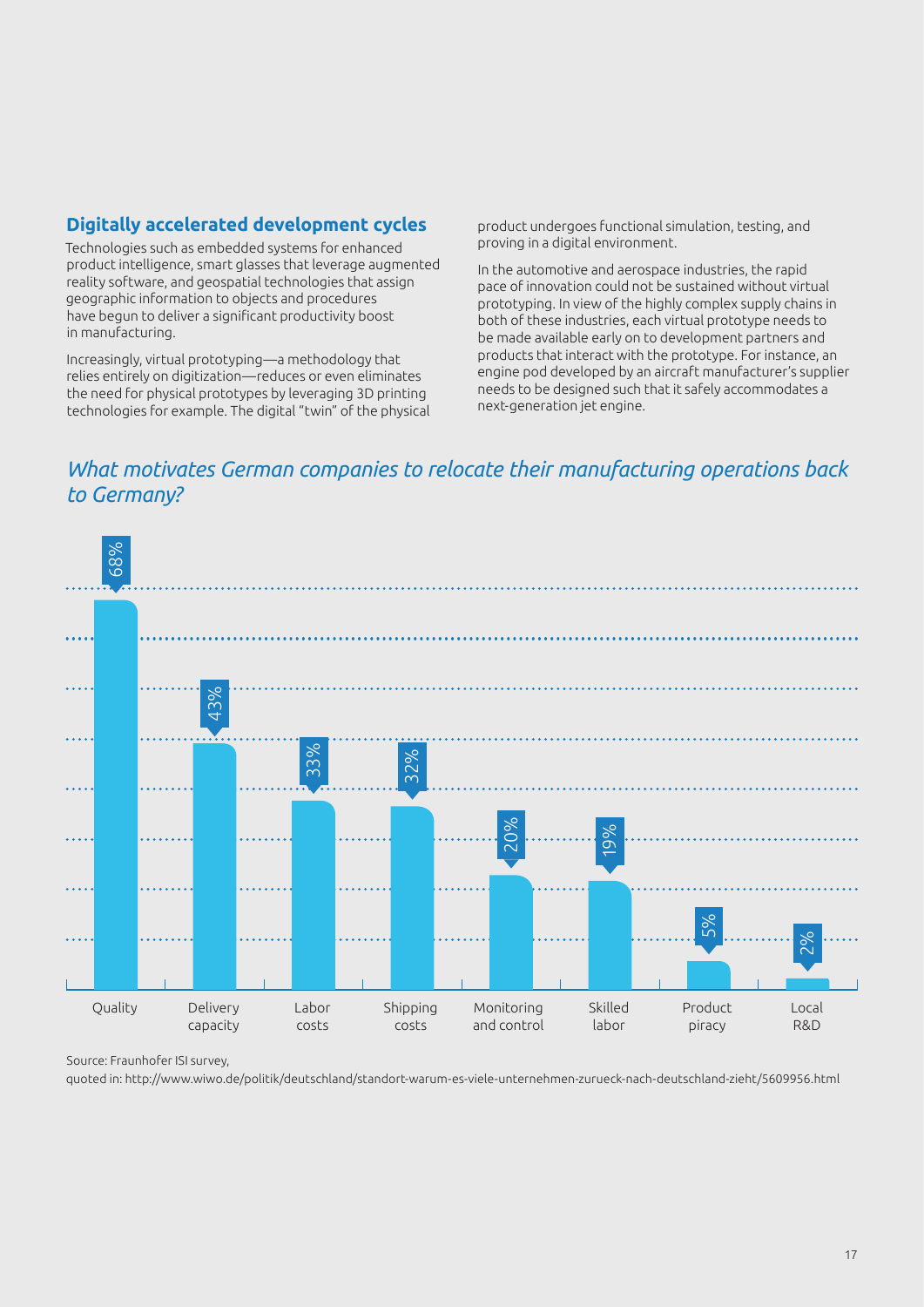## **Digital twin keeps the world's northernmost wind farm in business**

One example of the value derived from digitalization can be found in Norway. At Arctic Wind, the world's northernmost wind farm, operators and engineers are always mindful of the weather. Located in Havoysund, Norway, Arctic Wind braves heavy precipitation and blizzards that howl by at 100 miles per hour. To remain alive and well even in the most adverse conditions, Arctic Wind relies on its smart twin. This digital twin mimics two things. Firstly, it mimics the physical structure. Secondly, it mimics the behavior of nature through the Newtonian laws of physics. The digital twin thus provides vital data for predictive insight into what needs to be done to keep Arctic Wind in business.

## **Improving workplace safety**

The Internet of Things (IoT) and the Connected Service Experience (CSX) can be harnessed to make manufacturing workplaces safer for workers. By monitoring machine performance and operator behavior, a company can quickly identify the causes of workplace injury and take immediate preventive action. For example, when the data indicates that an operator is using a machine in an unsafe manner, the operator can receive a message providing specific instructions or an invitation to participate in training. If early indicators of performance degradation are identified, the operator can receive an alert to stop using, or reduce the load on the equipment, and technicians can be assigned a preventive maintenance task.

## **Enhancing customer retention through better service**

Service and parts account for a fair share of car dealer profits. This profit is lost when car owners take their vehicles to independent garages to be serviced instead of to the original dealership. Using CSX, automakers can monitor vehicle conditions in real-time, identify performance issues that prompt an error code or warning light, and proactively contact the driver to order parts and schedule service before the driver realizes that service is required. Initially, some drivers considered the proactive alerts from the dealership to be a clever sales trick; however, when the warning light eventually did come on and their mobility was compromised, they quickly learned to trust the system and accept the proactive offers.

## **Eliminating scrap and rework**

In a manufacturing environment, non-quality means extra cost and a drop in customer satisfaction. On average, nonquality amounts to a 2% sales revenue, mainly due to scrapping and rework. Cloud, connected machines, Big Data and analytics open up new opportunities for both understanding the underlying causes of non-quality within the manufacturing process and drastically reducing the associated costs.

Predictive quality is one of the golden nuggets in the digital manufacturing revolution. Capgemini's predictive quality methodology delivers insights and action plans that envisage changes in the machine configuration, the line organization, or the timely replacement of tools. Predictive quality employs the Internet of Things, sensors, Big Data and analytics to reduce scrap and rework by up to 20%, while reducing raw material consumption by up to 5%.

The Digital Manufacturing Services page on Capgemini's website discusses ways to improve the digital maturity of core manufacturing functions and provides access to video case studies on this topic.

## **Achieving top scores in Overall Equipment Effectiveness**

Manufacturing facilities produce information from a wide range of sources: shop-floor equipment, emissions control systems, quality tracking systems, and more. There are other systems that support these systems too, such as maintenance systems, monitoring systems, and the like. Visibility into the systems on the line is critical, but effective action requires a level of visibility that goes beyond the components on the line itself.

Overall Equipment Effectiveness (OEE) is a key indicator of how well an entire manufacturing operation is used. Visibility into OEE enables manufacturers to take quick action to maintain or improve asset utilization rates, product consistency, quality and yield, energy consumption, emissions compliance, product mix, and other indicators tied to plant operations. Plant managers also benefit from the ability to compare different production lines and plants, helping to establish best practices and drive optimal delivery of production orders to their highest-performing locations. They can identify opportunities for continuous improvement in real-time and rapidly respond to deviations and exceptions.

*Digital transformation is not a goal. It's a journey that requires a transparent roadmap with clear milestones and deliverables.*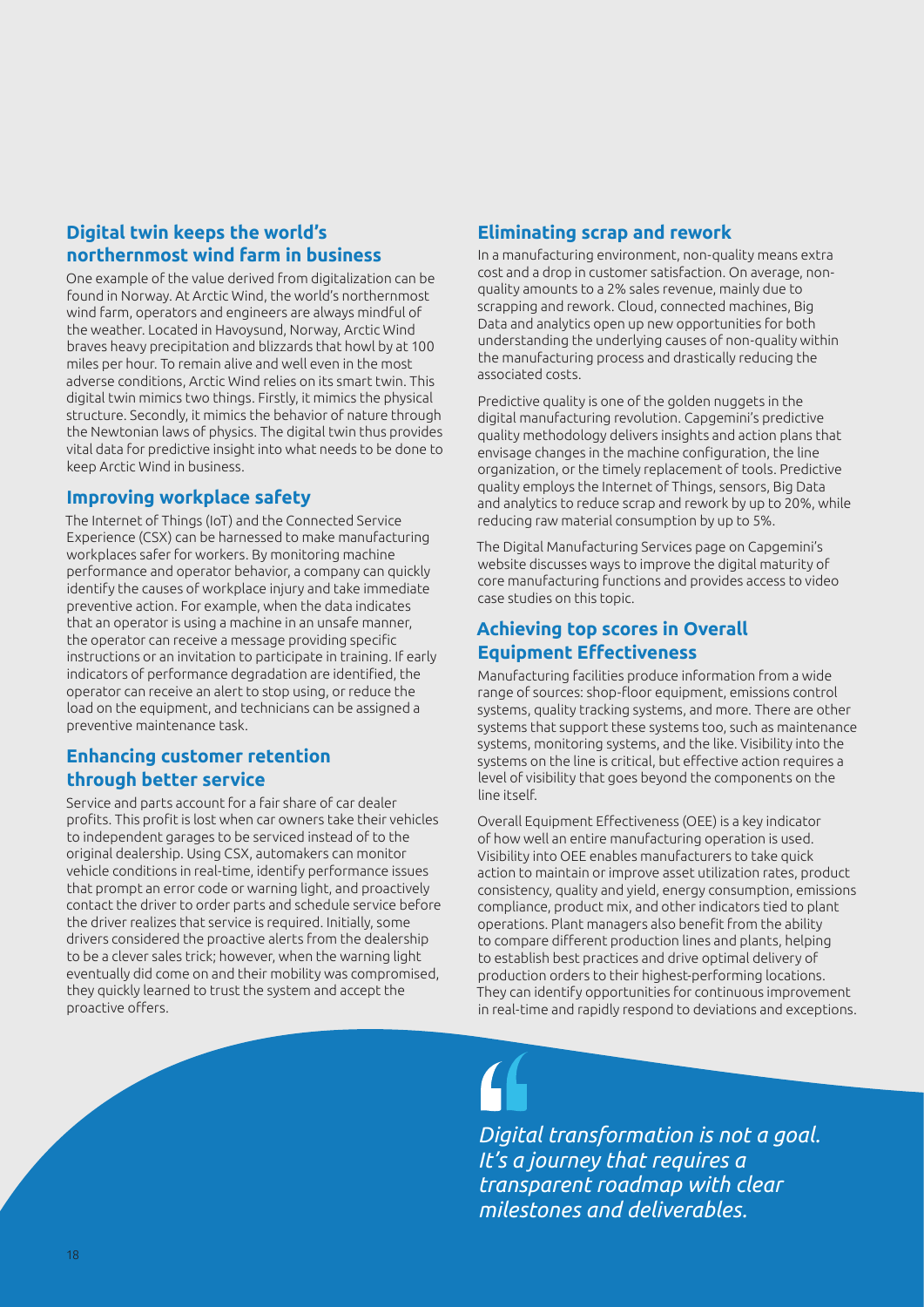The SAP Industry 4.0 Jumpstart package first assesses system connectivity and the level of automation in the current manufacturing processes. It then initiates operational and business system connectivity as a foundation for OEE monitoring and insight into shop floor operations.

## **Driving efficiency in production operations**

Companies in the discrete manufacturing industries are looking to enhance efficiency on the shop floor and the degree of automation in their production process. To achieve both goals, they need intelligent, interconnected systems as well as visibility into operational performance.

SAP's suite of Industry 4.0 packages spans all stages of the digital transformation of manufacturing operations. In addition to the Jumpstart package mentioned above, SAP provides an Accelerator package and an Advanced package. The Accelerator package establishes an automated, paperless, manufacturing execution and control environment. The Advanced package, slated for delivery in 2017, includes finite and infinite production planning within a single plant or across multiple plants, as well as the assessment of optimal production sequencing. This package is intended to provide advanced manufacturing insight and controls, machine learning, and predictive analysis in quality and maintenance.

## **What makes a top performer in digital manufacturing?**

The digital top performers in discrete manufacturing have started to exploit the growing business potential of their digital transformation across the extended value chain and typical business model. Digital initiatives in manufacturing have created game-changing performance leaps in the top line as well as in the bottom line. Compelling success stories, such as Kaeser Kompressoren, have turned much of the skepticism into a drive for action.

## **Helping customers accelerate time-tovalue in their digital transformation**

Predictive maintenance management and asset intelligence management help manufacturers enhance the uptime, usability, and cost effectiveness of their plant and products. Capgemini's SAP IoT Starter Kit supports manufacturers to accelerate the digitization of their assets. This "Solution-as-a-Service" comes with a preconfigured KPI dashboard, sensors, and middleware for connecting machines, as well as data acquisition and interface capabilities for the SAP S/4HANA back end.

Manufacturing companies need a fast and efficient way to resolve the business process challenges they face on their digital transformation journey. Capgemini's MFGPath helps accelerate the digital transformation while reducing implementation time and upfront investments. Preconfigured to industry-leading practices, MFGPath provides a smart way to implement SAP software solutions in manufacturing operations.

For example, automotive suppliers can use AutoPath, Capgemini's industry-tailored SAP All-in-One ERP solution, to streamline operations. This provides greater visibility and control of core business processes. AutoPath helps organizations both align different operational and production plans with execution and review performance measures for continuous improvement.

*The industry knowledge and digitization expertise of Capgemini and SAP support manufacturers in deriving business value and economic benefits from their digital transformation journey.*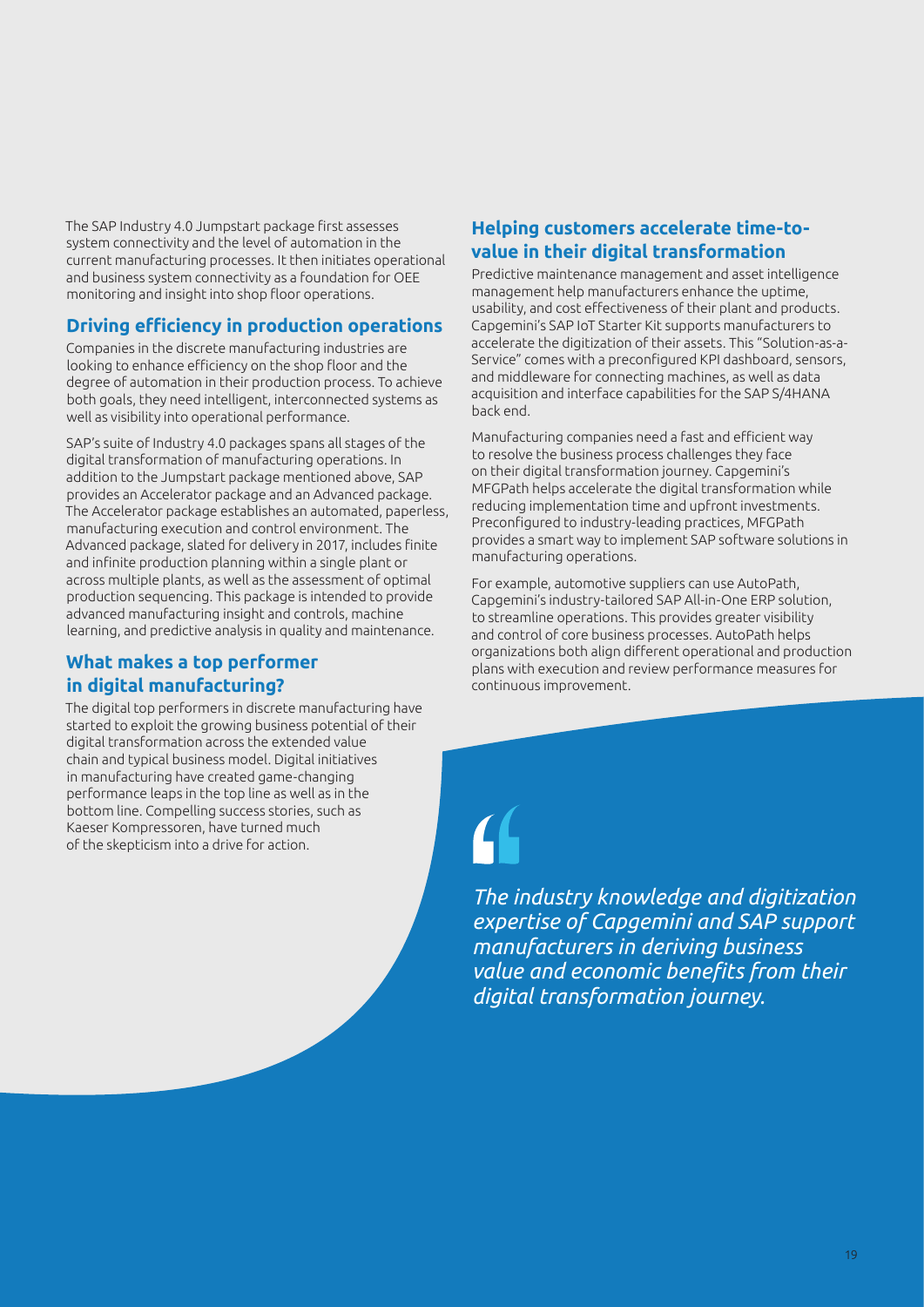

# Service-centric business models

In the digital economy, profitable growth is not about working better. It is about working differently. Increasingly, machines and products become part of the information infrastructure, interacting in real time with their users and the world in which they live. This shift generates attractive opportunities for manufacturers to adopt service-centric business models that augment their product offerings.

The following examples have been published and promoted by the manufacturers mentioned via their associated websites. This paper does not suggest that these examples involve the "Fast Digital 4 Discrete Industries by SAP and Capgemini" initiative. However, each example demonstrates how digitization can be leveraged for service-centric business.

## **Schindler rises to digital service excellence**

Schindler, a global manufacturer of elevators and escalators that move a billion people daily, is continually looking at technology innovations that will keep it at the forefront of its industry.

How did Schindler manage to create this level of digital innovation in a venerable company? The answer lies in a structured approach to digital transformation. Schindler had a vision to achieve "Leadership through Customer Service," driven by technology innovation. This includes an online portal—the "Schindler Dashboard"—where customers can check the operational status of their elevators or escalators, make service requests, and get alerts in case of equipment malfunction. This dashboard is also offered as a mobile application.

Rather than wait for customers to inform them of an elevator breakdown, Schindler shares real-time alerts on current or future outages not only with their service engineers but also with their customers. Service engineers use an app to access this information in real-time and attend to the problem without the need for customer intervention. This closed-loop service platform, where everyone has the same, real-time information, marks a first for the elevator industry.

Digitizing its workforce has bestowed multiple benefits to Schindler. For example, the company uses an app that optimizes service routes for technicians by providing them with instant access to data on both iPhones and iPads, saving 40 million kilometers of driving and preventing more than 4,000 tons of emissions per year.

Schindler won the 2015 Digital Business Innovation Award for its "Digital Toolcase," an application that is used by more than 20,000 Schindler front-line employees every day to access technical data, analyze errors, or order parts from the customer site. The company also won the MIT Sloan CIO Leadership Award in 2015 and has been featured in Forbes' Most Innovative Companies list multiple times in the past five years.

## **Office equipment as a service**

One of the world's leading makers of office equipment has shifted its business focus from making and selling its products to delivering holistic document management services. This shift to services involves a pay-per-use billing model supported by a powerful digitization platform that captures, aggregates and analyzes Big Data in real-time. Changes and trends in product usage patterns are readily identified, enabling the company to both realign its service offering or to add services in time with customer demand. For example, customers tend to switch from monochrome to color printing and copying. Today, the company generates more than 50% of its revenues through this service model.

## **Rolls Royce delivers engine power by the hour**

Known for the quality and reliability of its products, Rolls Royce ranks among the aerospace industry's pioneers in offering products as a service. For a selected range of jet engines, the Rolls Royce "Engine Power by the Hour" program delivers a complete engine maintenance service at a fixed rate per flying hour. The key benefit of this program is that it provides aircraft operators with an accurate cost projection and helps them avoid the costs associated with defects or breakdowns.

*Service-centric business models have been in use for some time in the discrete manufacturing industries. Digitization can be harnessed in order to lower the barrier to generating lucrative revenue streams through product-related services.*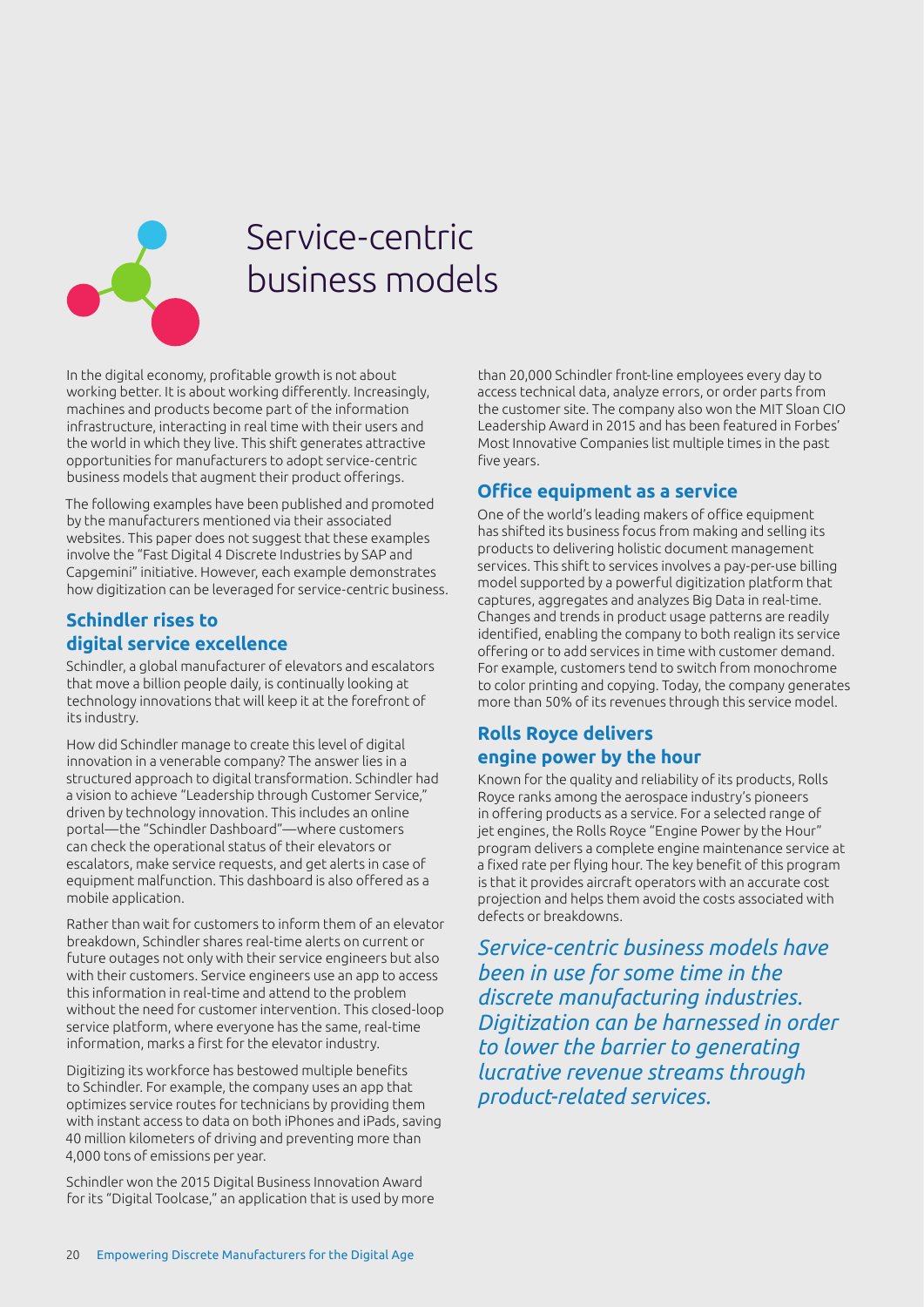

# Making the digital manufacturing transformation happen

Companies in the discrete manufacturing industries need to see their digital transformation as a journey. This journey requires a vision, a roadmap, a comprehensive approach, and a long-term commitment to changing processes, IT, mindsets, and the culture of an organization. As information technology (IT) and operations technology (OT) converge, digital technologies will be the main drivers for the fusion of the physical and the virtual worlds.

Building a seamless, connected, and live enterprise that can work in harmony across departments, such as finance, human resources, extended supply chain, procurement and customer engagement, in combination with insights collected in realtime from your operations and externally, through machines and IoT, to serve and delight customers has become the holy grail of many business and IT leaders. Top performing companies will look beyond simple, isolated, projects to a broader digital vision—a live enterprise. From the very core, to the edge of the enterprise and beyond,

## *Smarter decisions + smarter transactions = smarter business*



Source: SAP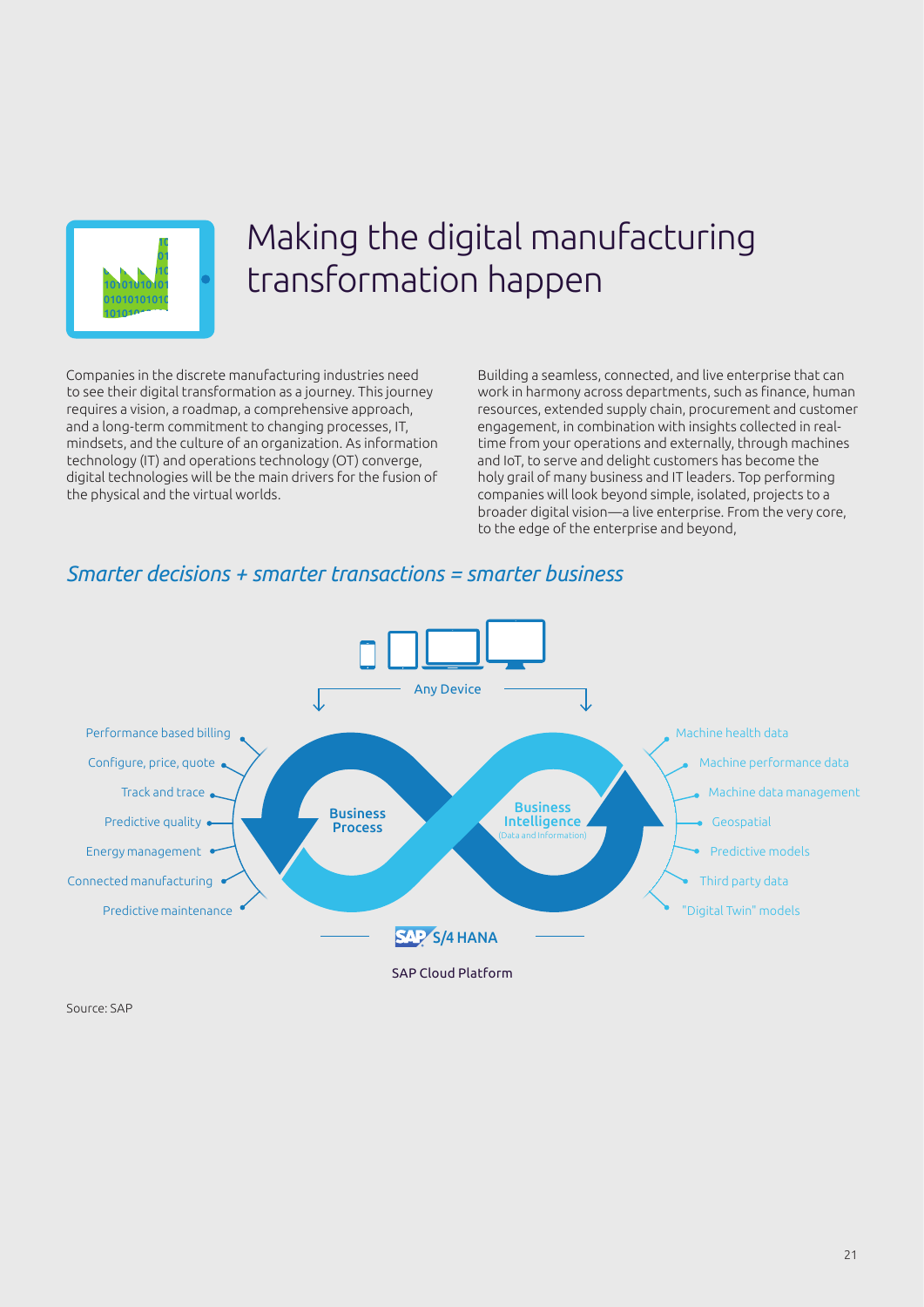# $\mathbf{1}$

*Capgemini and SAP have joined forces to drive the complexity out of the digital transformation.*

*Are you ready to go digital? - This is the perfect time to get started.*

digitization stands to transform every facet of your organization. Embracing this transformation allows companies to capture every opportunity presented in a digital world.

SAP S/4HANA, SAP's digital core and next-generation in-memory ERP suite, together with SAP's cloud applications and SAP Cloud Platform, work in sync to help businesses become live and break away from boundaries and limitations of the past. Today, in-memory computing and modern cloud architectures have removed the technical constraints of the past, opening the door to a new suite of in-memory integrated enterprise applications. Whereas enterprise line of business software applications of the past were heterogeneous, disparate, and siloed, the new SAP modular suite of solutions powered by SAP HANA is seamless, connected, and integrated.

To benefit from new digital opportunities, manufacturing companies need partnerships that provide skills, competencies, and technologies beyond the scope of their core business. This is where the "Fast Digital 4 Discrete Industries by SAP and Capgemini" initiative comes in. This joint GTM initiative

drives the complexity out of the digital transformation, allowing manufacturers to attain the agility they need for sustained success in digital business.

Combining Capgemini's global expertise in consulting, insight, and digital customer experience with SAP's suite of SAP S/4HANA digital solutions, we have what it takes to make the digital manufacturing transformation happen. Together, we provide our customers with the digital foundation for their core business processes and the platform for effective collaboration both within and beyond company boundaries.

Capgemini and SAP plan to innovate and invest in the development of new applications and extensions on SAP Cloud Platform, all while engaging with an ecosystem of start-ups and vendors in the manufacturing space to provide clients with end-to-end solutions.

Discover the value a digital core can deliver to your organization with the SAP S/4HANA Value Advisor and explore the SAP S/4HANA roadmap today.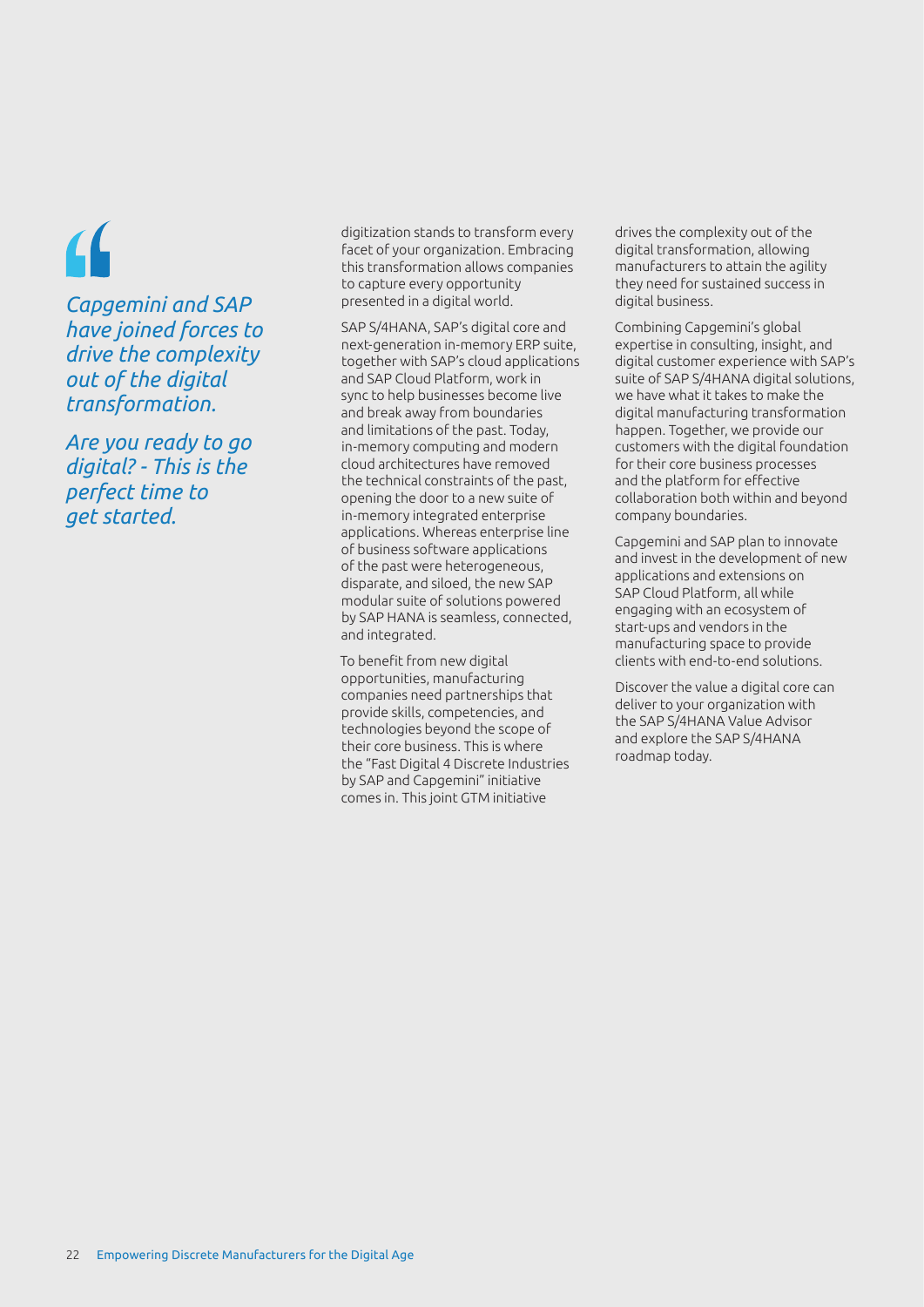## **For more information**

https://www.capgemini.com/service/fast-digital-4-discrete-industries-by-sap-and-capgemini/ https://www.capgemini.com/resources/digital-manufacturing-services www.capgemini.com/service/digital-services/ http://go.sap.com/solution/roadmaps.cross-topics.html SAP S/4HANA: http://go.sap.com/product/enterprise-management/s4hana-erp.html Digital Transformation: http://go.sap.com/solution/digital-business.html https://www.sap.com/products/cloud-platform.html

#### **References**

Microsoft, "The \$371 Billion Opportunity for "Data Smart" Manufacturers," May 2014 Capgemini, "Capgemini and SAP to address jointly the Digital Transformation needs of Discrete Manufacturing Industries through their partnership," press release, September 2016 Capgemini, "Digital Manufacturing Services," May 2016 Capgemini, "Digital Transformation Review No. 8," October 2015 Capgemini, "Digital Transformation Review No. 9," Summer 2016 Capgemini, "SAP IoT Starter Kit," 2015 Capgemini, "Going Big: Why Companies Need to Focus on Operational Analytics," March 2016 Capgemini, "Going Up @ Schindler: How the Elevator and Escalator Giant Rose to Digital Excellence," September 2016 Capgemini, "Thirty Measurable Business Cases for IoT with Connected Services," May 2016 SAP, "Industrial Manufacturing. Reimagined for the New Economy," 2016 SAP, "Digital Manufacturing. Powering the 4th Industrial Revolution," 2016 SAP, "Data Privacy and Cybersecurity," 2016 SAP, "Digital Production Operations – A Roadmap to Industry 4.0," 2016 SAP, "SAP Digital Business Framework," June 2016 SAP, "Solving Arctic Challenges at the World's Northernmost Wind Farm," September 2016 Rolls-Royce, "Rolls-Royce celebrates 50th anniversary of Power-by-the-Hour," October 2012 http://docplayer.net/226406-Digitizing-manufacturing-ready-set-go-manufacturing-at-the-verge-of-a-new-industrial-era.html

A survey conducted by Fraunhofer ISI, quoted in: http://www.wiwo.de/politik/deutschland/standort-warum-es-vieleunternehmen-zurueck-nach-deutschland-zieht/5609956.html

https://blogs.technet.microsoft.com/vertical\_industries/2014/05/22/the-371-billion-opportunity-for-data-smart-manufacturers/